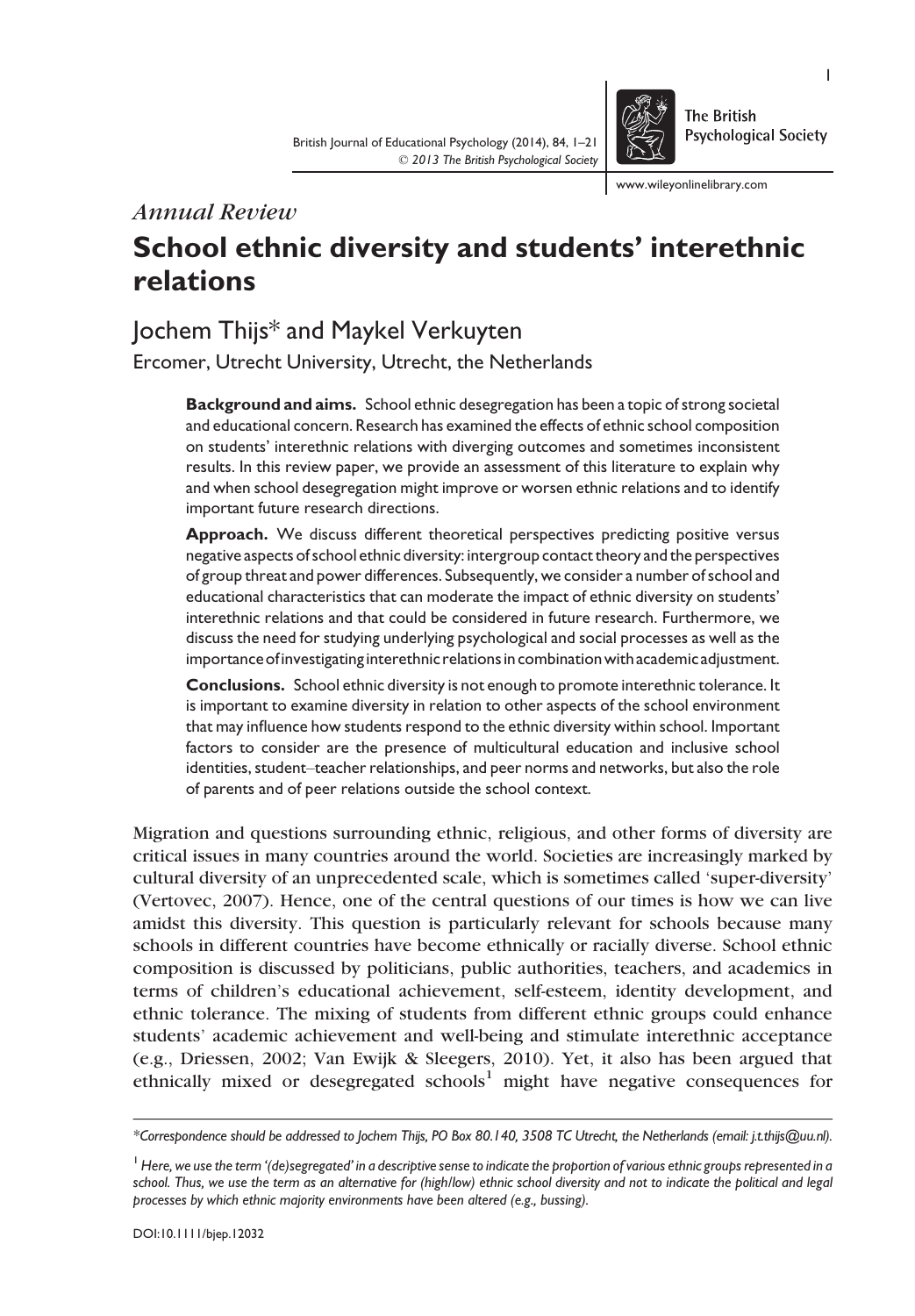non-cognitive outcomes such as self-esteem and ethnic tolerance (Gray-Little & Hafdahl, 2000; Hanish & Guerra, 2000). These negative outcomes would undermine pupils' right to feel good at home and at school, which, in turn, might have a negative impact on academic achievements (Buhs & Ladd, 2001). In addition to promoting students' intellectual development, schools have the important task of helping children to develop emotionally and socially (see Ladd, Kochenderfer-Ladd, & Rydell, 2011). In this paper, we focus on the impact of school ethnic composition on students' interethnic relations.

There is much research on the relationship between school ethnic composition and interethnic relations, but the findings are rather mixed. For example, whereas some studies show that interethnic relations are more negative in school classes with high proportions of ethnic minority students (e.g., Vermeij, van Duijn, & Baerveldt, 2009; Vervoort, Scholte, & Scheepers, 2011), others find that having a higher minority concentration is associated with more positive outcomes (e.g., Agirdag, Demanet, van Houtte, & van Avermaet, 2011; Juvonen, Nishina, & Graham, 2006), and still others find no relationship between school or classroom diversity and interethnic relations (Bekhuis, Ruiter, & Coenders, 2013; Stark, 2011). There are a number of reasons for these mixed findings. One reason is that in research, the term 'relations' is understood broadly and operationalized in terms of ethnic attitudes, self-reported peer victimization, friendship nominations, and social networks. Each of these operationalizations taps into different outcomes which makes it difficult to compare findings. For example, in a study in the United States, it was found that different school characteristics had different impacts on ethnic attitudes and on the amount of friendly and unfriendly ethnic interactions (Patchen, 1982; see also Vervoort et al., 2011). Ethnic attitudes that students express might be sensitive to social desirability concerns and can differ from actual behaviour, whereas friendship might be a stringent outcome to assess the positive impact of ethnic school composition.<sup>2</sup> Another reason is that school ethnic composition has been operationalized in different ways. For example, some studies have examined ethnic heterogeneity by calculating the number of ethnic groups within a body of students (e.g., Graham, 2006), whereas others have examined the relative number of students from a particular group (e.g., Verkuyten & Thijs, 2002). In this review, we will attend to these different operationalizations to make theoretical sense of seemingly conflicting findings.

However, the available research has also examined a wide variety of samples, and it is difficult to systematically address the implications of this variety in a narrative review. First, different countries and different ethnic groups have been included, and this limits the possibility to compare studies. For example, ethnic diversity is more common and accepted in immigrant countries such as the United States and Canada than in European countries in which there is a historically large native majority population, or in societies that have a history of intractable conflict such as Cyprus, Israel, and Northern Ireland. Furthermore, in some European countries (e.g., the United Kingdom), minorities have a history of colonialism, whereas in other countries (e.g., Germany), they have a history of labour migration, and in still other countries, migration (e.g., Israel) is not the main issue. These differences are important because ethnic school composition can develop and be perceived in very different ways in different countries (and also regions and cities), and these differences might affect the outcomes (Cook, 1979).

 $2$  To comblicate matters even more, these measures of interethnic relations are often inter-related. For instance, friendships with other-ethnic peers can be regarded as forms of interethnic contact that positively influences students' ethnic attitudes, but these friendships themselves may be fostered by positive ethnic attitudes.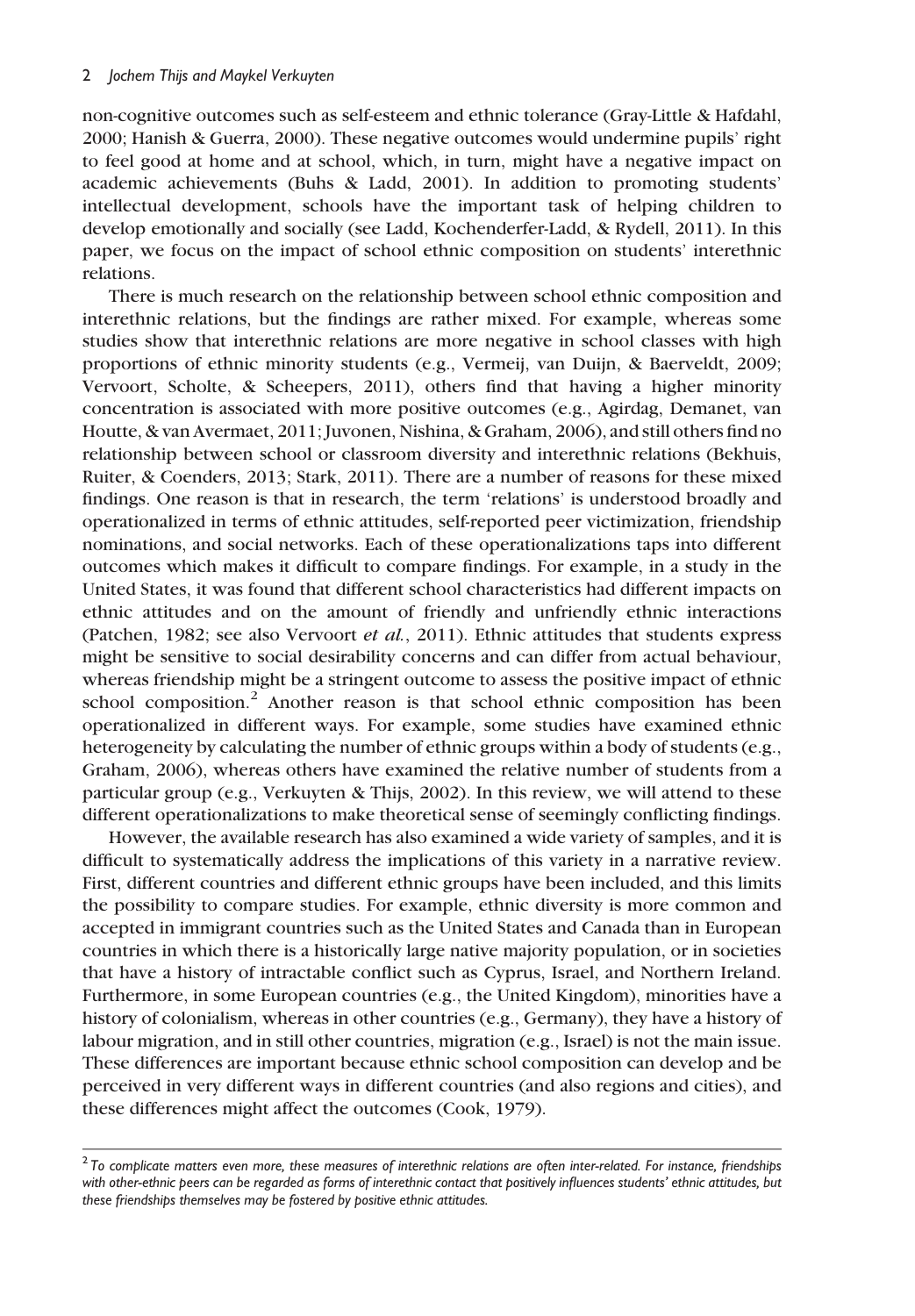Moreover, research has included students from primary, secondary, and higher education. These levels of education differ in important ways that might affect interethnic relations. For example, in primary school, students often have long-term extensive contact with the same peers because they stay within the same grade (the same class) for a whole year, whereas this is uncommon in secondary and higher education. Furthermore, students' primary to secondary school careers span the developmental range from middle childhood to adolescence in which important cognitive and social changes take place that influence the meaning attached to ethnicity and ethnic group differences (see Quintana, 1998), and the development of interethnic attitudes (see Raabe & Beelman, 2011).

These differences between the various studies make it difficult to assess the overall impact of school ethnic composition on interethnic relations. Yet, the research literature proposes opposite theoretical perspectives, and the empirical evidence can be discussed in the light of these perspectives to draw more general conclusions. Our aim is to provide a theoretically informed discussion about the empirical research on the effects of school ethnic composition on students' interethnic relations.<sup>3</sup> We will first discuss the different theoretical perspectives and their empirical support. Next, we will address some important areas for future research. We will consider a number of school and educational characteristics as well as psychological and social mechanisms that should be examined and that may help explain when, why, and how exactly school ethnic composition has an impact on students' ethnic relations. In addition, we will shortly consider the effects of school segregation on students' academic adjustment, and achievement in particular. Various studies have examined those effects (see, for example, Van Ewijk & Sleegers, 2010), but they have not been systematically integrated with the research on students' interethnic relations (for an exception, see Baysu, Phalet, & Brown, 2013).

# Theoretical perspectives

# Interethnic contact

Theoretically the main perspective for arguing for the social benefits of ethnically mixed schools has been intergroup contact theory. The central idea is that ethnic relations can be improved by bringing children of different ethnic groups in contact with each other. When children have more contact with peers from another ethnic group, they are likely to develop more favourable beliefs and attitudes towards that group as a whole. According to Allport (1954), for contact to lead to better group relations, certain conditions must be met. The following are the four most important ones: (1) there needs to be adequate opportunity for people to get to know each other, (2) the groups need to have similar status positions in the situation that the contact occurs in, (3) the situation needs to be one of cooperation and not competition, and (4) the contact must be supported by institutions and authorities (e.g., schools and teachers). Contact that meets these different conditions can improve ethnic relations through several mechanisms. For example, it allows for acquiring new and positive information about another ethnic group, for discovering unexpected similarities, and for disconfirming negative stereotypes about that group. Contact may also improve ethnic relations because it can generate affective ties in which individuals may experience positive emotions about outgroup members. Related to this,

 $3$  Given the different approaches and foci of the research, it is difficult to conduct a meta-analytic review. Instead, we provide a narrative review involving different theoretical approaches and their related outcomes. To make sure that the most relevant research was included, studies were located with electronic search systems such as Scopus, and the available literature was scanned for further references.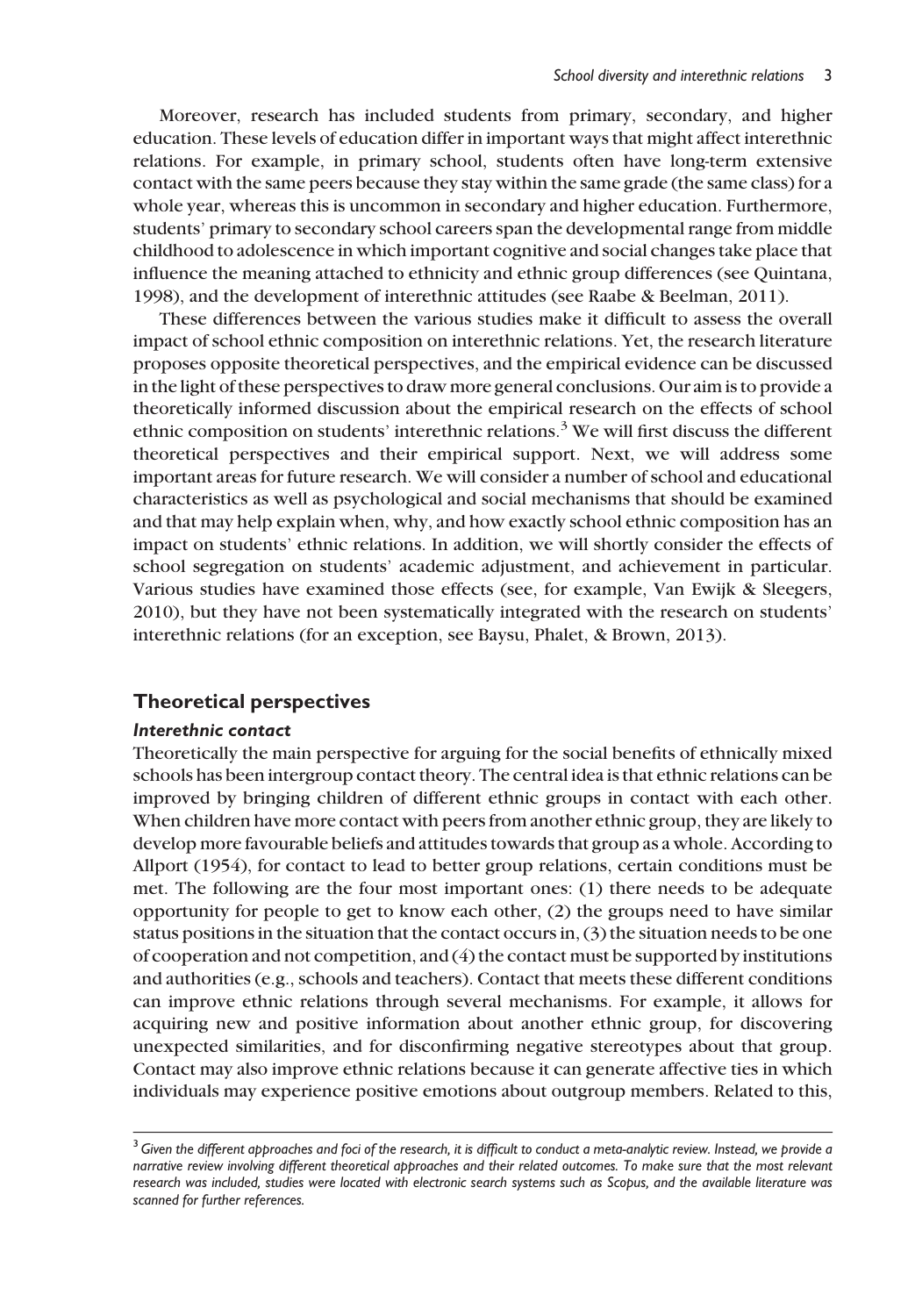researchers have added friendship as a fifth condition for successful contact. Friendship permits the development of meaningful, positive relationships with peers from another ethnic group and is likely to meet the other conditions for successful contact as well (Cook, 1978; Pettigrew, 1998). Friendship involves self-disclosure, empathy, and perspective taking, and these are important psychological processes that are responsible for the positive effect of contact on ethnic attitudes. Furthermore, intimate contact does not only provide positive feelings and emotions, it also reduces negative feelings such as uncertainty and anxiety to interact with ethnic outgroup members.

Contact theory has been empirically supported among different populations in a variety of contexts, and research indicates that the various conditions are conducive to successful contact, but not essential (see Pettigrew & Tropp, 2006, 2008). A meta-analysis among children and adolescents in school settings indicates that contact has medium-sized effects on negative ethnic attitudes when Allport's conditions are explicitly present (mean  $r = -.34$ ), and between small to medium-sized effects (mean  $r = -.19$ ) when they are not (Tropp & Prenevost, 2008). Importantly, a number of studies in this meta-analysis have examined school or classroom composition (contact opportunity) rather than actual contact.

The relation between students' interethnic contacts and their ethnic attitudes may of course be bidirectional. Students may be more inclined to engage in positive relationships with ethnic outgroup peers when they have a positive attitude towards this group. Indeed, longitudinal research among secondary school students in Germany, Belgium, and England has shown that contact (having many and high-quality outgroup friendships) improves ethnic attitudes, but also that negative attitudes reduce contact (Binder et al., 2009). However, the empirical support for the causal link from contact to attitudes is more strong and consistent than vice versa (see Pettigrew & Tropp, 2011). Yet, the ethnic attitudes that students bring to their classrooms may influence their reactions to ethnic diversity in their schools or classrooms. Allport (1954) acknowledged that 'contact as a situational variable cannot always overcome the personal variable in prejudice' (p. 280) and that contact is more effective in 'a population of ordinary people, with a normal degree of prejudice' (p. 281). It is reasonable to assume a kind of curvilinear effect whereby contact is most effective among moderately biased students. In addition, the effects of contact will level off when prior attitudes are relatively favourable as there is little room for improvement (see Hodson, 2011). In one longitudinal research, it was found that cross-ethnic contact improved ethnic attitudes only for students with initially unfavourable attitudes (Munniksma, Stark, Verkuyten, Flache, & Veenstra, 2013).

#### Contact opportunities

Adequate opportunity for students to get to know each other is one of Allport's conditions. School ethnic composition has implications for opportunities for interethnic contacts and friendships, which tend to be more frequent in integrated than in segregated schools (e.g., Stringer et al., 2009). But opportunities are not necessarily used, as the phenomenon of re-segregation in desegregated schools indicates (Baerveldt, Van Duijn, Vermeij, & Van Hemert, 2004; Hallinan & Williams, 1989; Schofield, 1995). Moody (2001) made the distinction between formal and substantive integration. Schools that are ethnically mixed are formally integrated, yet they can be substantively segregated because students prefer to interact with in-group peers most of the time. Ethnic groups can live rather segregated lives in ethnically mixed schools, and the level of segregation varies between schools with the same-ethnic composition. Meaningful contact can be much less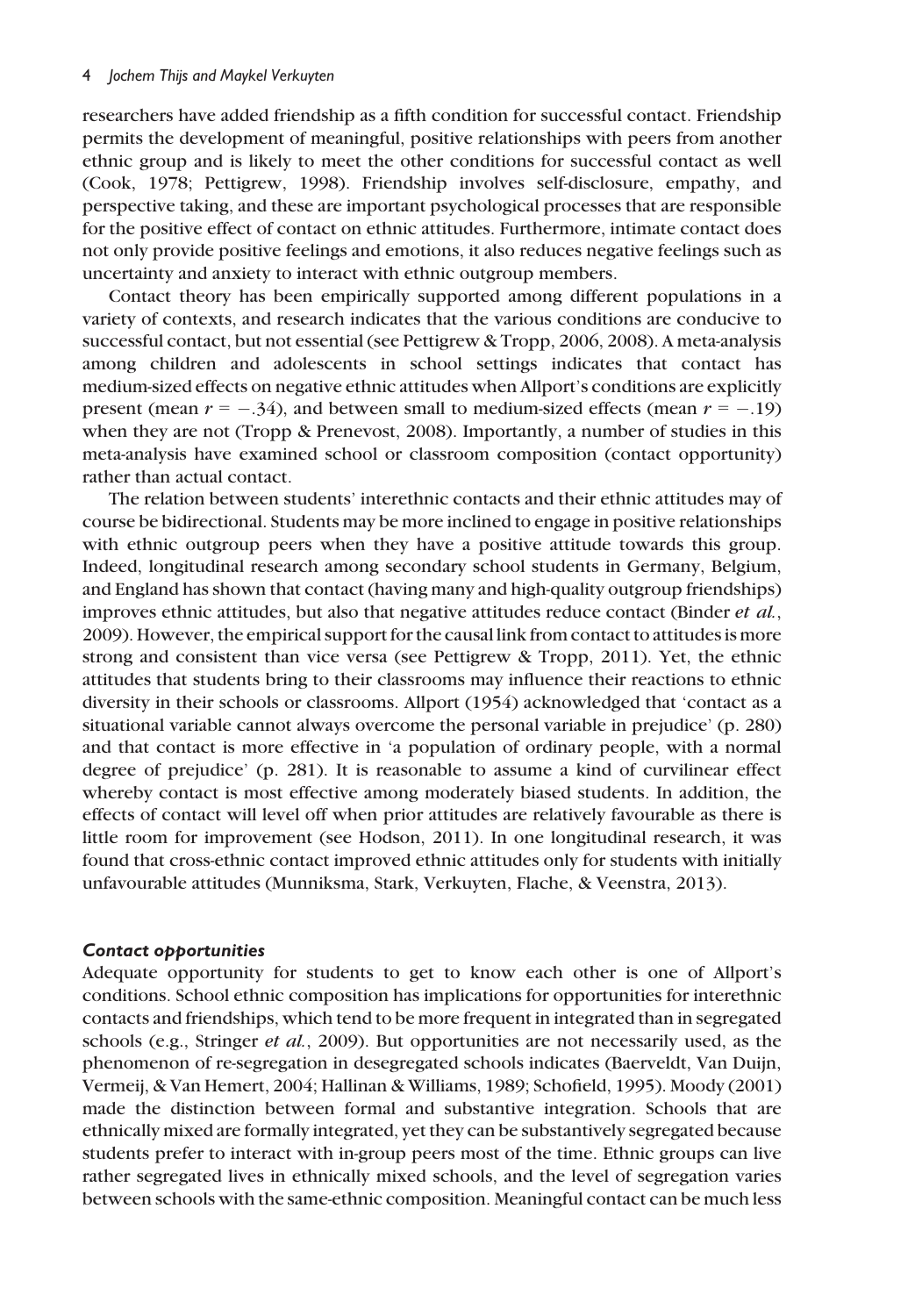frequent in mixed schools than one would expect, because of tracking and ability grouping or separate host language classes for immigrant and minority students, for example. Furthermore, students from mixed classrooms might re-segregate during free time and extracurricular activities in school. One study asked ethnic Dutch secondary school students about the frequency of interactions with ethnic outgroup students (having lunch together, cooperating in activities). Contact frequency was positively correlated with the proportion of outgroup students in the classroom (Verkuyten, Thijs, & Bekhuis, 2010), but the correlation was not very strong  $(r = .40)$ . This means that students might prefer and actually interact with ethnic in-group peers despite the presence of outgroup peers.

Obviously, ethnic diversity is a precondition for interethnic contact, and it has been shown that students are more likely to befriend ethnic outgroup students when their numbers increase (Al Ramiah, Hewstone, Voci, Cairns, & Hughes, 2013; Quillian & Campbell, 2003; Vermeij et al., 2009). However, this effect may level off when the proportion of outgroup peers is high, because a high proportion can be perceived as threatening making relations with in-group peers more important. In a large-scale study in the Netherlands, Vervoort et al. (2011) found that ethnic majority adolescents were less positive about ethnic minorities in classrooms with many  $($ >50%) as compared to few (≤25%) minority peers. Assuming that being in a numerical minority position increases the need for in-group support, Quillian and Campbell (2003) hypothesized and found that adolescents are more likely to befriend students of their own race when their proportion in school is lower.<sup>4</sup> This finding was based on a relative measure of friendship segregation (the odds that a same-ethnic dyad is a friendship dyad), which was constructed to be mathematically independent of the availability of ethnic in-group peers. School diversity increased the relative preferences for in-group friends, but at the same time, it also increased the absolute number of ethnic outgroup friendships.

Other large-scale studies have also used compositionally invariant measures to examine how ethnic diversity affects ethnic friendship segregation in schools. Using a heterogeneity index reflecting the probability that two randomly selected students were racially different, Moody (2001) found that there was a nonlinear relation between school diversity and friendship segregation among American students in grades 7–12. Segregation increased with increasing levels of diversity, but the effect was curvilinear and levelled-off when diversity was high. This finding might be due to the situational salience of race: in racially diverse schools, race is probably more of an issue than in racially homogeneous schools. Yet, when there are very many different groups in schools, group distinctions may become less important (Moody, 2001).<sup>5</sup>

These studies examined the role of school diversity, but students are more likely to interact with classmates than schoolmates. Even in ethnically heterogeneous schools, there may be relatively homogeneous classrooms, for instance as a consequence of tracking (see Moody, 2001). Vermeij et al. (2009) examined ethnic relationships at the classroom level in Dutch secondary schools and among ethnic majority and minority students. They found that the level of friendship segregation was unrelated to the proportion of ethnic minority students in the classroom. This finding indicates that factors such as group salience and the need for in-group support may play less of role there.

<sup>&</sup>lt;sup>4</sup> This effect was obtained for White, Black, Asian, and Black Hispanic students, but not for White Hispanic and other Hispanic students.

 $5$  In theory, the heterogeneity index in this study can approach a value of 1. However, when there are only two groups, the maximum score is 5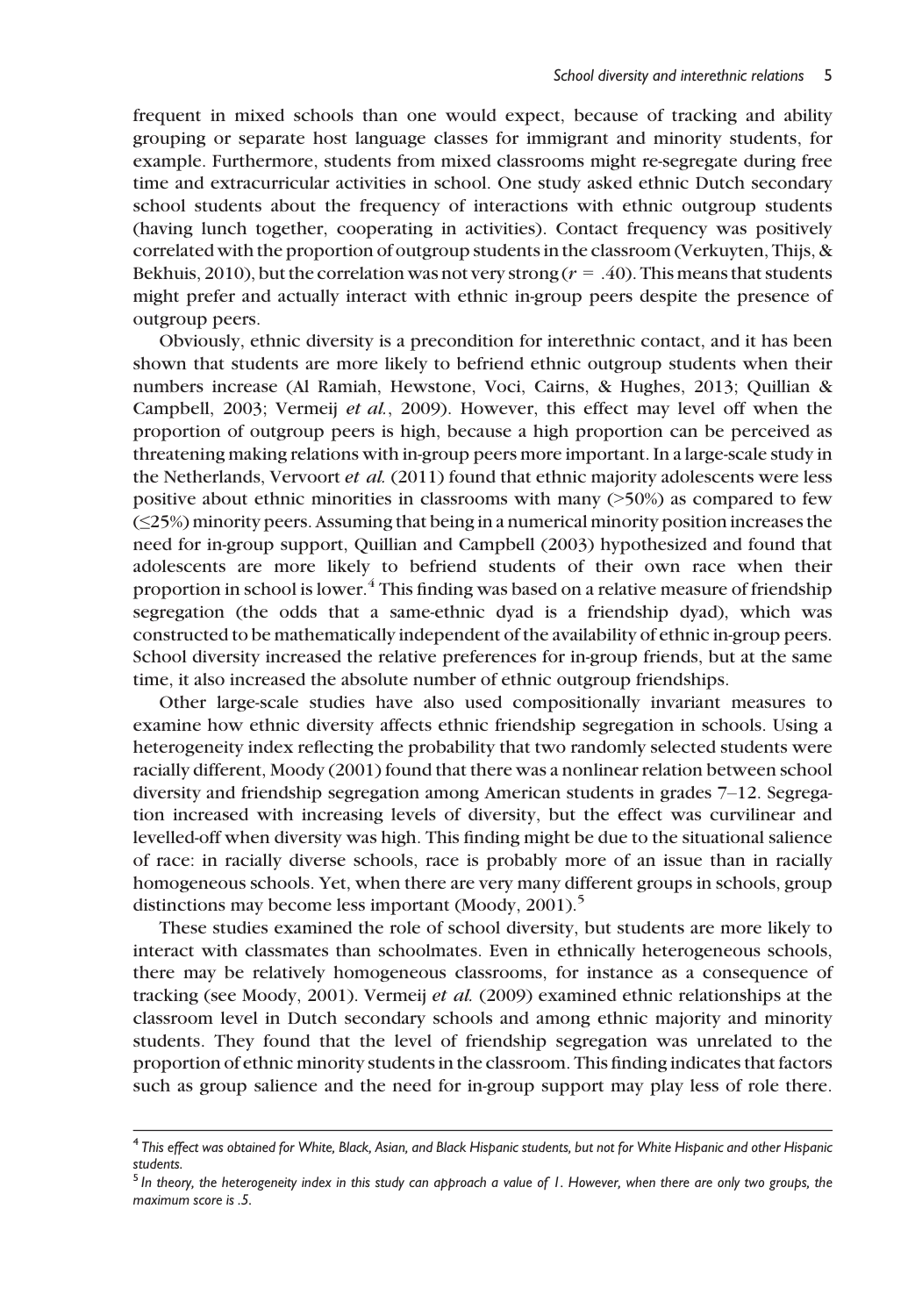Possibly, the ethnic composition of the classroom is less relevant for secondary compared with primary school students because their class composition changes more and they have more opportunities outside the class to learn to know each other. Possibly students focus less on the ethnic background of peers compared with other potentially relevant characteristics, such as music taste or school attitudes.

#### Ethnic composition and negative relations

It has sometimes been held that merely by assembling people without regard for race, colour, religion, or national origin, we can thereby destroy stereotypes and develop friendly attitudes. The case is not so simple.

This quote comes from the beginning of chapter 16, where Allport (1954, p. 261) discusses the 'effect of contact'. The term 'contact theory' suggests that contact is in itself sufficient to improve group relations. But, as the quote indicates, that is, of course, far from always the case. Contact can involve negative experiences which can evoke feelings of fear and threat that reinforce stereotypes, prejudice, and discrimination. A study in the Netherlands among ethnic majority and minority adolescents (13–16 years) found positive contact to be associated with more favourable attitudes and negative contact with less favourable attitudes (Bekhuis et al., 2013). Likewise, in their research on (pre) adolescent students (12–14 years), Stark, Flache, and Veenstra (2013) found that both liking and disliking of individual outgroup classmates had independent positive and negative effects on students' attitudes towards the ethnic outgroup in general.

In ethnically mixed schools, students may not simply try to avoid contact with ethnic outgroups (re-segregation), but might be involved in forms of interaction that increase mutual disliking. Both negative interactions and positive relationships are important to consider because they can be present at the same time. Stark (2011) shows that the positive and negative effects of interethnic contact can counterbalance each other so that school ethnic composition does not seem to have an effect on students' interethnic relations. The mixed evidence of the existing research (positive, negative, and no effects of school ethnic composition on students' interethnic relations) might be because different studies vary in the proportion of positive and negative relationships in a school or school class and thereby in the effect that they find for contact at the school or class level. Thus, both positive and negative contacts need to be examined to assess the overall effect of school ethnic composition.

In segregated schools, students are relatively protected from peer prejudice and discrimination, and with desegregation comes the possibility of victimization along ethnic lines (see Rosenberg, 1979). Research on the consequences of school ethnic composition for students' experiences with peer victimization has used different measures of ethnic diversity, including the Simpson index which combines the number of different ethnic groups with their relative proportions (e.g., Benner & Crosnoe, 2011; Juvonen et al., 2006), and the proportion of minority (e.g., Vervoort *et al.*, 2011) or majority students in the classroom (e.g., Verkuyten & Thijs, 2002).

Some of these studies have yielded support for the imbalance of power thesis (Graham, 2006; Juvonen et al., 2006). This thesis claims that perpetrators of peer victimization are typically more powerful than their victims and that students whose ethnic group is much larger than another group have more power. The implication is that students are more likely to be victimized when their ethnic group is much smaller than the group of potential perpetrators. Consistent with these notions, it has been found that the overall probability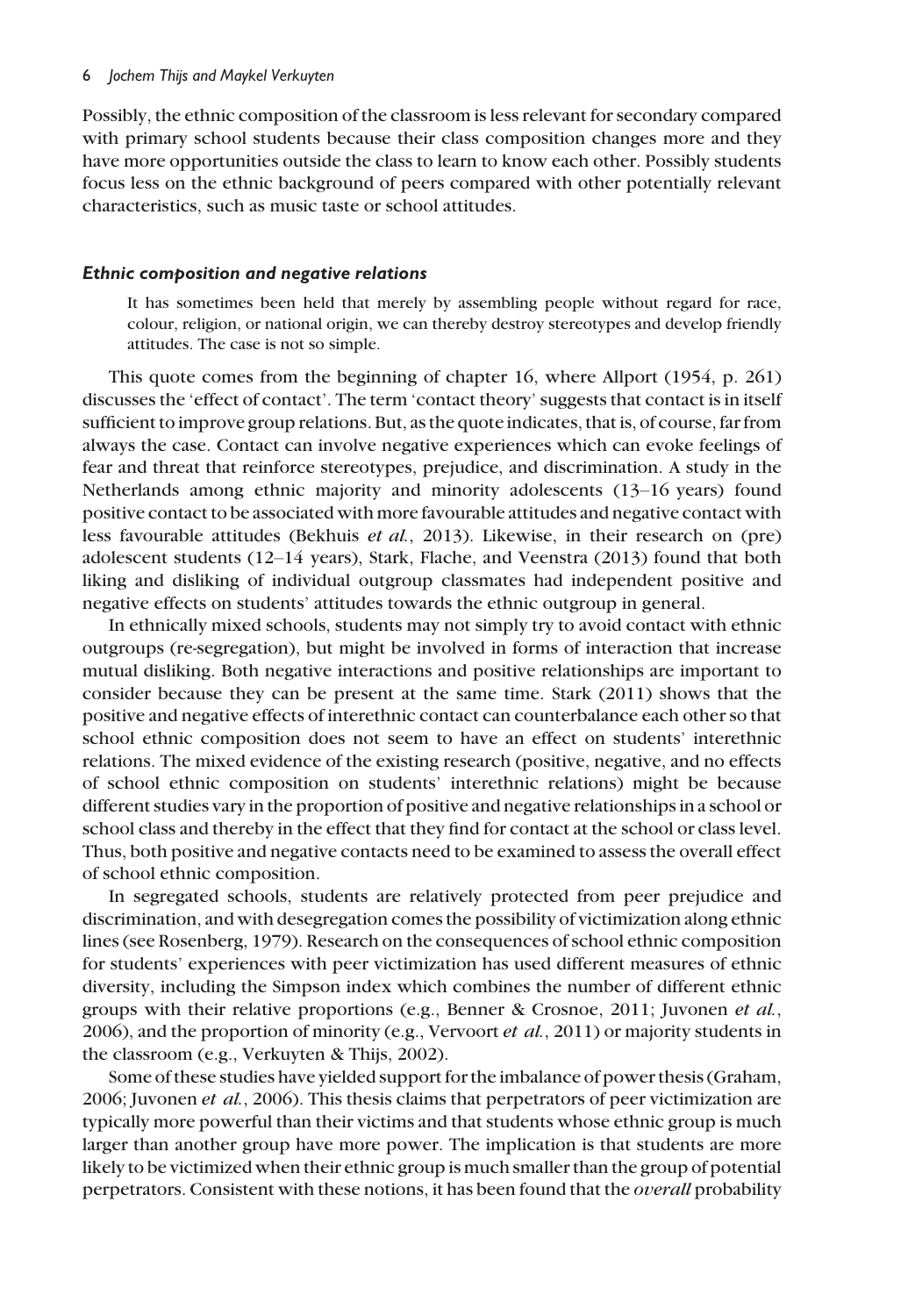of peer victimization in a particular classroom or school is lowest when there are many different groups of equal sizes (i.e., high diversity according to the Simpson index; Bellmore, Nishina, You, & Ma, 2012; Graham, 2006; Juvonen et al., 2006). From the perspective of the individual student, the imbalance of power thesis predicts that ethnicity-based peer victimization is more likely when there are fewer co-ethnic students (or more other-ethnic students) in school or in the classroom. There is empirical support for this prediction (Agirdag et al., 2011; Hanish & Guerra,2000; Thijs, Verkuyten, & Grundel, 2014; Verkuyten & Thijs, 2002), but other studies have shown that ethnic minority students are more likely to be victimized or discriminated when there are more ethnic minority peers in school (e.g., Durkin et al., 2011; Vervoort, Scholte, & Overbeek, 2010). This indicates that the link between school ethnic composition and peer victimization depends on various conditions.<sup>6</sup>

### Summary

In spite of wide differences in samples and operationalizations, the available studies on school ethnic composition and students' interethnic relations tend to support intergroup contact theory. In mixed schools, there are more opportunities for positive interethnic contact, and despite a higher relative preference for ethnic in-group friendships, the absolute number of outgroup friends tends to be larger among students in such schools (Al Ramiah et al., 2013; Moody, 2001; Quillian & Campbell, 2003; Vermeij et al., 2009). Hence, across studies, school mixing appears to have positive effects on students' ethnic attitudes (Tropp & Prenevost, 2008). However, this average effect is not very strong which indicates that ethnic diversity can also give rise to negative experiences such as peer victimization (Agirdag et al., 2011; Hanish & Guerra, 2000; Stark, 2011; Thijs et al., 2014; Verkuyten & Thijs, 2002). It also suggests that there are important conditions that strengthen or weaken the positive and negative effects.

# Future directions

Based on the existing research, we will discuss several areas for future study. First, we will consider various conditions that may affect whether students respond positively or negatively to ethnic diversity in their school and classroom. How students respond to ethnic diversity might depend on the ways in which teachers, schools, and classmates approach diversity and how students experience their school context. Hence, we will discuss the roles of multicultural education, inclusive school identity, relationships with teachers, and peer norms but we will also consider the contribution of out-of-school settings. Second, we will discuss the importance of examining more closely the underlying psychological and social processes that are involved in the effects of school ethnic composition. Third, we will discuss the importance and possibilities of integrating research on school ethnic composition for students' interethnic relations and academic adjustment.

<sup>6</sup> Most studies that examine peer victimization as an aspect of interethnic relations tend to focus on peer victimization in general (e.g., 'how often are you excluded at school by peers') rather than in reference to ethnicity (e.g., 'how often are you excluded at school because of your ethnic background'; e.g., Agirdag et al., 2011). Being victimized because of one's ethnicity may be hidden in non-ethnic forms, but a focus on these forms might also lead to an underestimation of the incidence of ethnic victimization. Additionally, it is possible that peer victimization is unrelated to ethnicity and thereby not very relevant for understanding the impact of school ethnic composition on interethnic relations.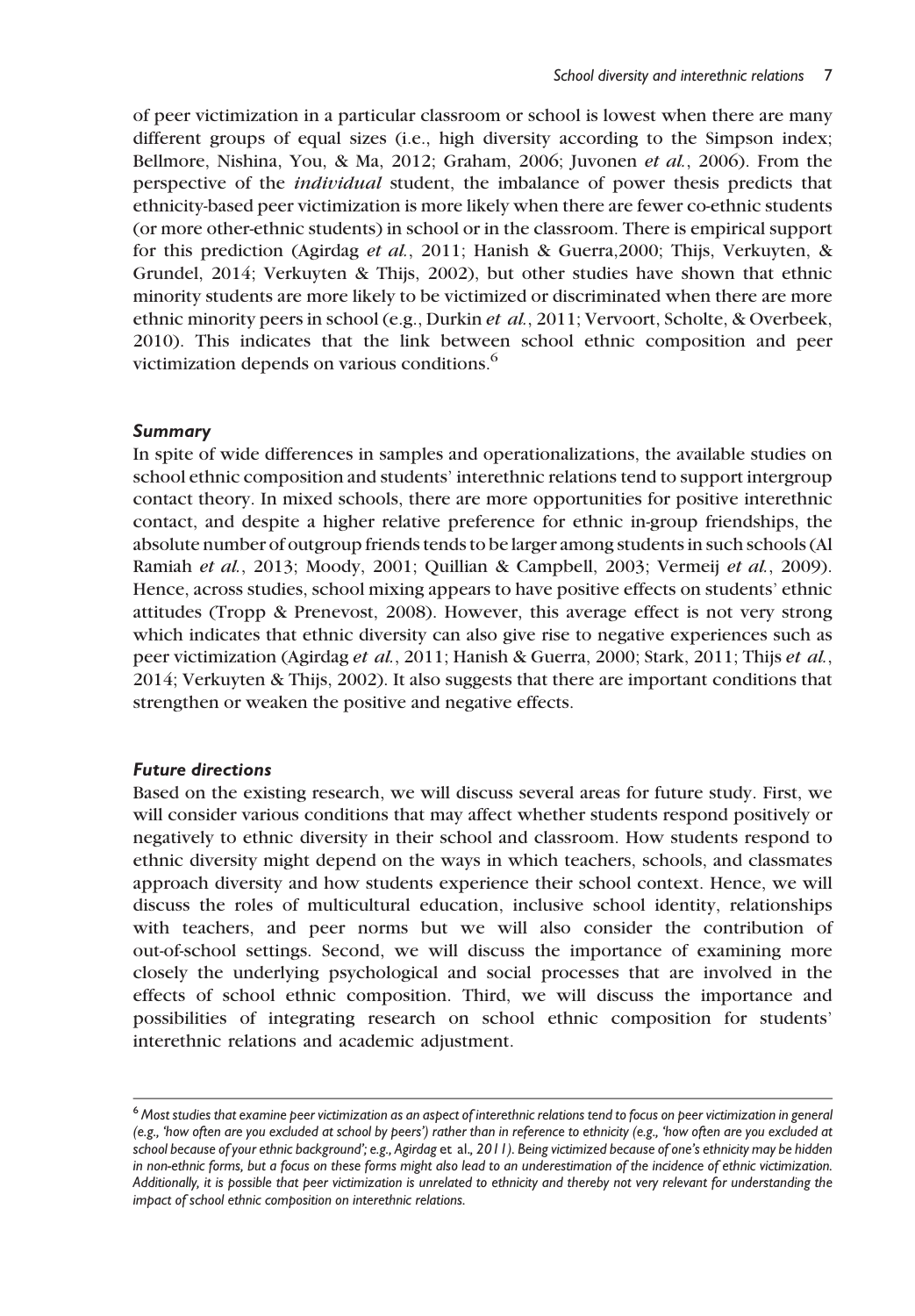### **Conditions**

#### Multicultural education

Ethnically diverse schools can take different approaches towards diversity, ranging from a colour-blind approach to a multicultural one. The latter involves forms of multi- and intercultural education<sup>7</sup> that focus on norms of tolerance and students' knowledge about cultural diversity (Banks, 2004). The main goal of multicultural education is 'both to know and to tolerate people with different cultural backgrounds' (Portera, 2008, p. 485). Although the ethnic group thinking involved in forms of multicultural education contains the risk that it increases ethnic stereotyping and strengthens ethnic group boundaries, it has the potential to improve interethnic relations (see Bigler, 1999; Verkuyten & Thijs, 2013). The impact of school ethnic composition on students' ethnic relations might depend on curricula and educational practices aimed at learning about cultural differences and combating racism and discrimination.

A study among university students in the United States found that intergroup contact especially benefits students who hold less favourable beliefs towards cultural diversity (Adesokan, Ullrich, Van Dick, & Tropp, 2011). Yet, no research on interethnic relations we know of has examined school ethnic composition together with multicultural education. Such an examination can be important for different reasons. One reason is that multicultural education is practiced more in schools with a more ethnically mixed population (Van Geel & Vedder, 2011; Verkuyten & Thijs, 2002). Students' ethnic attitudes and behaviours may depend more on multicultural education than on school composition. Another reason is that the combination of school composition and multicultural education might be particularly important for students' ethnic relations. Students' everyday experiences with ethnic diversity might work out differently depending on the extent and form of multicultural education they receive. Theoretically, it can be expected that ethnic mixing and contact are more effective when there is more multicultural education. Multicultural education resembles Allport's (1954) condition of institutional support, and its normative aspect of tolerance might act against ethnic peer victimization (Verkuyten & Thijs, 2002) and stimulates cross-ethnic friendships (Jugert, Noack, & Rutland, 2011). Furthermore, multicultural education might be more effective in ethnically diverse schools because of its higher contextual relevance. Yet, educational messages about cultural diversity and tolerance might contradict or confirm what children in ethnically mixed schools 'know already' and therefore be less or more effective (Bigler, 1999). In addition, multicultural education can primarily focus on the recognition of ethnic minority groups and the prejudice and racism of majority group students and therefore have a different meaning and impact for both groups. School ethnic composition should be examined in relation to different forms and practices of multicultural education. One possibility is use of Banks' (2004) well-known and much used conceptualization of five components of multicultural education: cultural content integration in the curriculum, learning to question and consider how knowledge is constructed, prejudice reduction, equity pedagogy, and empowering school culture.

 $^7$  Often no clear distinction is made between multicultural and intercultural education and in some countries – such as the Netherlands – the terms tend to be used interchangeably. In general, the concept of multicultural education is more popular in North America (Kahn, 2008), whereas the term 'intercultural education' is more often used in Europe (Portera, 2008). Intercultural education focuses on mutual interactions, dialogue, and exchanges that contribute to changing identities and cultures. The main goals of multicultural education are the acknowledgment and recognition of existing cultural differences.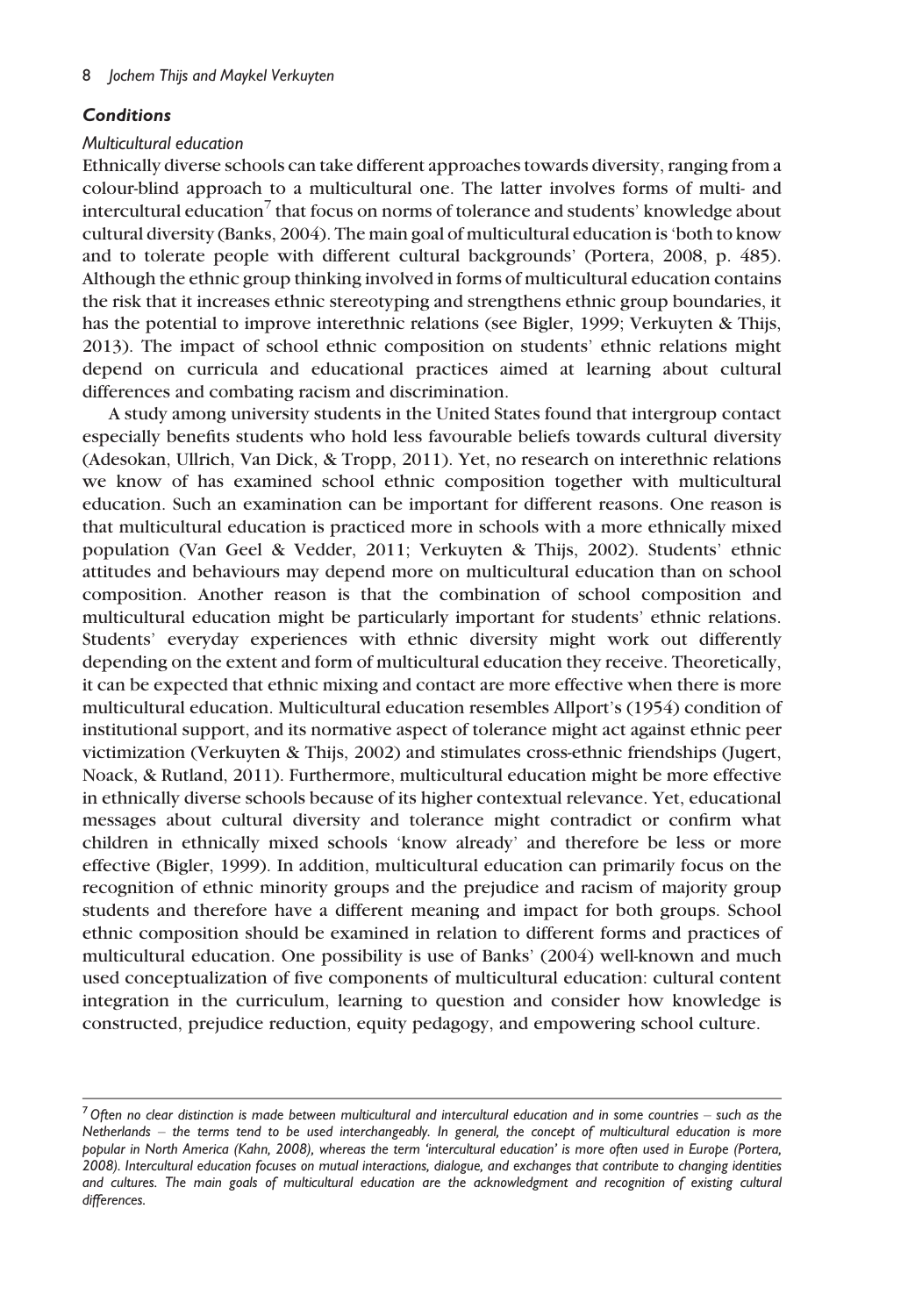#### Inclusive school identity

One reason why school ethnic composition might have positive effects on ethnic relations is that it leads to more positive contacts that contribute to a sense of belonging to the same school community. In educational and developmental psychology, there is a substantial literature showing that students' sense of school or classroom belonging is associated with all kinds of favourable outcomes including academic motivation, academic engagement and achievements, and social competence (for a review, see Osterman, 2000). This sense of belonging may also play a role in promoting positive interethnic relations. Students can identify with their schools or classrooms (see Gillen-O'Neel & Fuligni, 2013), and this can diminish the importance of ethnic group boundaries. According to the so-called Common In-group Identity Model (CIIM; Gaertner, Mann, Murrell, & Dovidio, 1989), outgroup members ('them') can be seen as fellow in-group members ('us') if a shared over-arching category (i.e., school or classroom) becomes salient. Because the focus of the shared category is on similarities rather than differences, the attitudes and behaviours towards the erstwhile outgroup will improve. Gaertner, Rust, Dovidio, Bachman, and Anastastio (1994) demonstrated the importance of a common school identity for students (13– 17 years) in a large multi-ethnic school in the United States (see also Houlette *et al.*, 2004, for a related research among first- and second-graders). They found that the more students reported that it felt like a single community at their school, the more favourable ethnic attitudes they had. Furthermore, this inclusive understanding mediated the effect of positive contact on ethnic attitudes.

An inclusive school identity does not have to imply that ethnic identities are ignored or denied. The dual-identity model is an extension of the CIIM and argues that the sharing of a common identity is more effective in improving ethnic relations if subordinate ethnic identities remain relevant (Dovidio, Gaertner, & Saguy, 2007). Specifically, under those circumstances, students are more likely to generalize their experience of commonalities with (former) outgroup members ('he or she is like us') to the outgroup as a whole. Cameron, Rutland, Brown, and Douch (2006) conducted a contact intervention study in which they examined the attitudes of White British children (age 5–11) towards refugees. As the children were in schools with little to no refugees, the intervention did not involve actual but rather extended contact (knowing that someone of your ethnic group has contact with an outgroup peer). Children were presented with stories about White British children who had close friendships with a black refugee child. There were three different intervention conditions. The first condition stressed the individual characteristics of the two story characters, the second stressed the school as a shared, overarching identity (common in-group), and the third condition (dual identity) stressed both the school identity and the ethnic identities of the two characters. Relative to a control condition, all three intervention conditions were associated with improved attitudes towards refugees, but the dual-identity condition led to the most attitude change.

There is very little research on the implications of classroom identification on students' interethnic relations. Jugert *et al.*'s (2011) research on ethnic friendship preferences is an exception. They found that classroom identification diminished ethnic in-group preferences among Turkish-German students (preadolescents), but not among their ethnic German peers. They suggest that this might be due to the ethnic composition of the classrooms. The Turkish-German students were a numerical minority in the classrooms examined, whereas the German students tended to be a numerical majority, and moreover, all teachers were German. Accordingly, it could have been that the students predominantly associated their classroom with the German group and did not perceive it as an overarching category (Jugert *et al.*, 2011). This illustrates that it is important to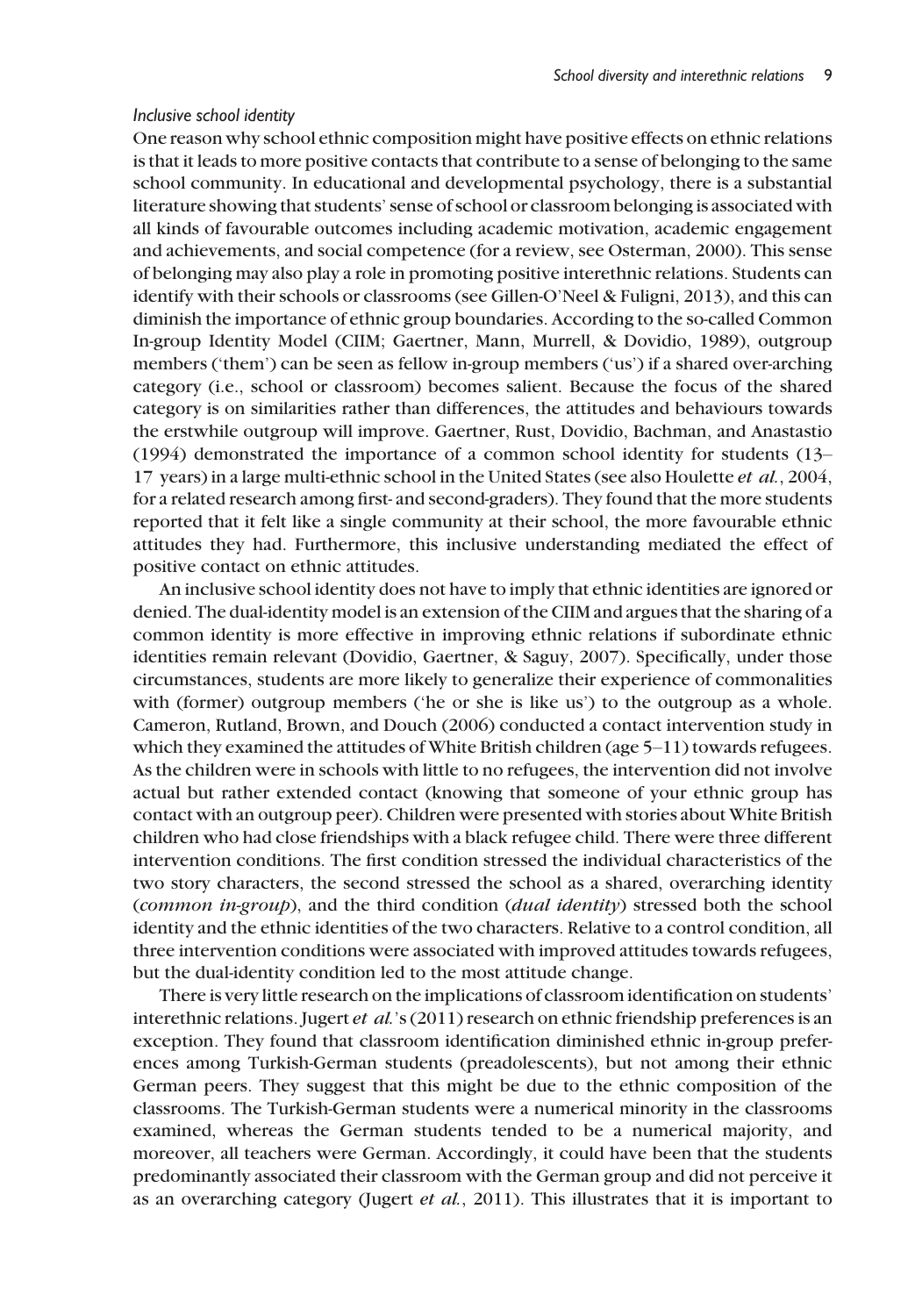examine how ethnic composition interacts with classroom identification, and how students perceive their classroom. If classrooms and schools are not seen as truly inclusive they cannot provide the intergroup benefits of a shared, common identity that promotes positive interethnic relations.

#### Relationships with teachers

Teachers may be important for students' interethnic relations not only through what they teach and communicate about ethnic diversity, or through their own ethnic attitudes (see Vezzali, Giovannini, & Capozza, 2012), but also by the interpersonal relationships they develop with their students. In many countries, the large majority of the educational workforce has an ethnic majority background (see e.g., Jugert *et al.*, 2011; Little & Bartlett, 2010; Thijs, Westhof, & Koomen, 2012). Thus, many ethnic minority students have teachers from another ethnic group (majority outgroup). In educational psychology, there is a large and expanding literature showing that the student–teacher relationship can develop into a high-quality bond where there is mutual trust and positive affect, and where there is plenty of opportunity to get to know each other well (Pianta, Hamre, & Stuhlman, 2003). Because of their strong acquaintance potential, positive relationships with ethnic outgroup teachers can be important additional sources of outgroup contact despite the general role and status differences between students and teachers. Indeed, this is what was found in a study among ethnic minority primary school children  $(9-12 \text{ years})$ with ethnic Dutch teachers (Thijs & Verkuyten, 2012). Students who experienced the relationship with their teacher as close and warm were more positive towards the native Dutch. This was an effect of intergroup contact because for the native Dutch classmates, the link between student–teacher relationship and outgroup attitudes was not significant. Moreover, there was a significant interaction with classroom composition. The proportion of outgroup classmates had a positive effect on the outgroup evaluations of the minority students, but this effect was absent when they shared a positive relationship with their Dutch outgroup teacher. Thus, relationships with ethnic outgroup teachers may mitigate the importance of classroom ethnic composition for students' interethnic attitudes.

For majority students, the probability of having an ethnic minority teacher is relatively small, but in principle, the same contact effects can be expected. In addition, even if they do not have ethnic outgroup teachers themselves, noticing other outgroup staff members in their school may positively change students' perceptions and beliefs about particular outgroups. It may also cause them to see their school as very inclusive rather than associating it with their own majority group (see Jugert et al., 2011).

Ethnically incongruent relationships between students and teachers can also be important even if students are not directly involved in them. It has been shown that students use the relationships between their teachers and other students to form impressions about those peers (Hughes, Cavell, & Jackson, 1999; Hughes, Cavell, & Willson, 2001). This is a type of extended intergroup contact effect whereby the mere knowledge that a member of one's own ethnic group (teacher) has a close relationship with someone from another ethnic group (student) improves ethnic attitudes (Feddes, Noack, & Rutland, 2009; Wright, Aron, McLaughlin-Volpe, & Ropp, 1997). Yet, there is also evidence that teachers share less positive relationships with students of (some) other-ethnic groups compared with students of their own ethnic group (Hughes, Gleason, & Zhang, 2005; Saft & Pianta, 2001; Thijs et al., 2012). The perception of such differences might negatively affect students' evaluation of ethnic differences in their classrooms.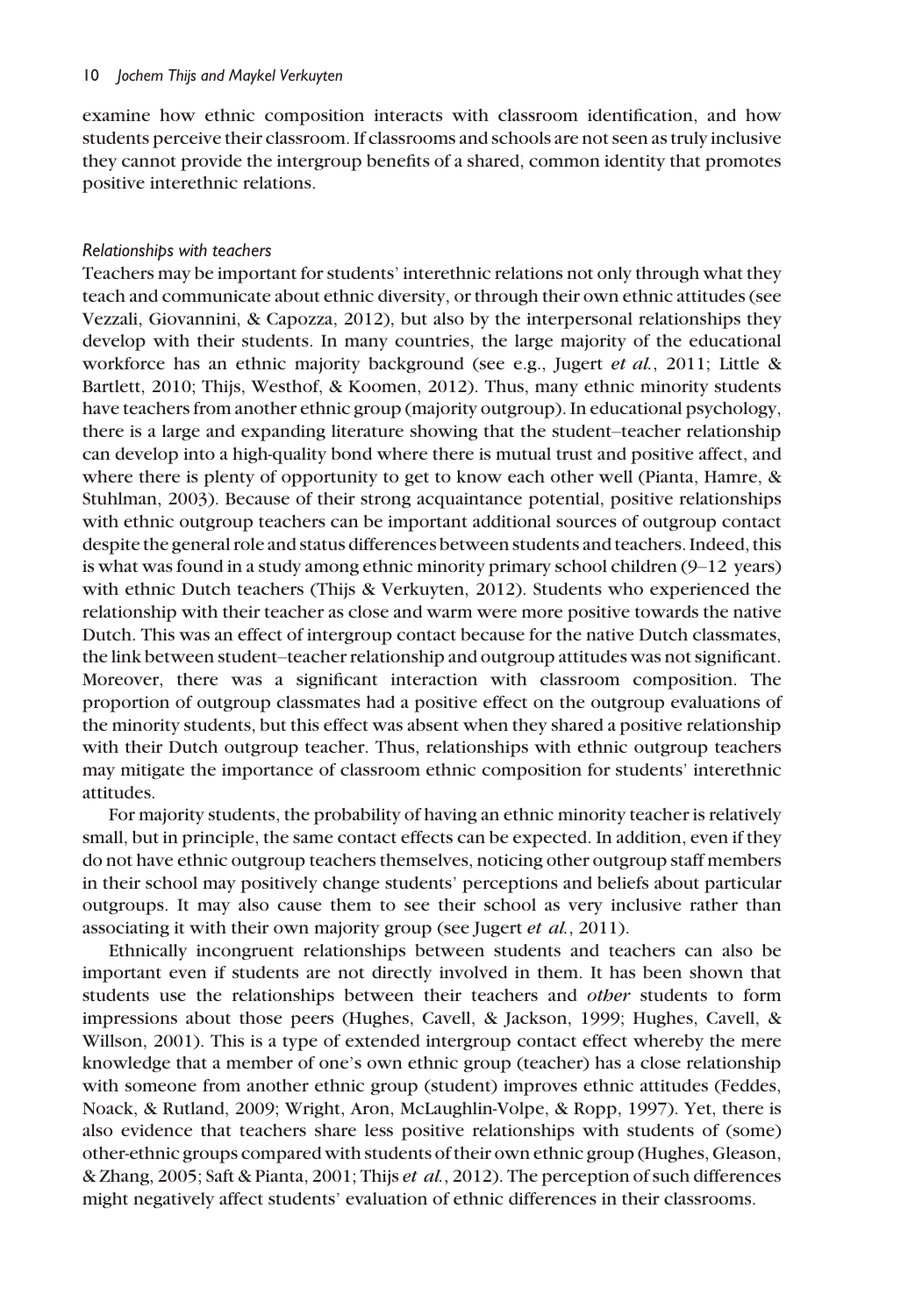#### Peer norms and networks

Research on the association between school ethnic composition and interethnic relations tends to focus on attitudes, friendships, and experiences of individual students. The underlying assumption is that individual students are either involved in processes of getting to know and to learn from each other, or feel threatened by ethnic others and try to defend or gain control over the school setting. However, how students deal with the ethnic diversity in their school is not just an individual matter.

Due to peer influence, ethnic in-group peers may react to ethnic outgroup students in a similar way. For instance, a Pakistani British child might refrain from interacting with native English children not so much because of his or her own ethnic preferences but because his or her Pakistani British classmates expect him or her to do so. However, peer norms are not necessarily negative and restrictive. A study in Sweden assessed friendship networks across three annual measurements and found that friends' positive and negative attitudes towards immigrants predicted increases in adolescents' positive and negative attitudes, respectively (Van Zalk, Kerr, Van Zalk, & Stattin, 2012). Furthermore, a study among ethnic Norwegian adolescents from 89 classrooms showed that extended contact (the contact of in-group friends or classmates) affects attitudes towards ethnic minority peers by changing the perception of in-group norms (De Tezanos-Pinto, Bratt, & Brown, 2010). Other studies have also found that students influence each other's ethnic attitudes (Kiesner, Maass, Cadinu, & Vallese, 2003; Thijs & Verkuyten, 2013) and that ethnic in-group rather than outgroup classmates are an important source of influence (Thijs & Verkuyten, 2011).

Another study (Thijs et al., 2014) demonstrates the value of examining classroom diversity in interaction with peer norms. Self-reports of peer victimization were collected among minority (Turkish-Dutch) and majority (ethnic Dutch) primary school students (10–12 years), and the impact of the proportion of outgroup (respectively, ethnic Dutch and Turkish-Dutch) students in the classrooms was examined. Consistent with the balance of power thesis,it turned out that studentswith relativelymore ethnic outgroup classmates reported more experiences of peer victimization. However, this effect was moderated by the average ethnic prejudice of these classmates. When they made a strong evaluative distinction between their own group and other-ethnic groups, the positive relation between the proportion of these classmates and peer victimization was moderately strong. However, the relation was absent when the outgroup classmates did not show a relative preference for their own group. This finding shows that the average ethnic attitudes among ethnic in-group classmates may act as a peer norm that regulates victimization of peers of other-ethnic groups. The interaction effect was equally strong for minority and majority students. These findings indicate that it is not self-evident that students victimize ethnic outgroup peers who are a numerical minority in the classroom and that it is important to consider how students together evaluate and make sense of ethnic group differences.

In addition, social network researchers have shown that what appears to be a preference for ethnic in-group friends can be partly due to other features such as socioeconomic status, or school attitudes, musical tastes, and other cultural and leisure preferences that tend to be very important for adolescents (see Moody, 2001; Quillian & Campbell, 2003). When there is no overlap with ethnicity, these features can function as shared interests and common activities that form the basis for an inclusive identity which improves interethnic relations (Gaertner et al., 1994). However, friendship selection on the basis of similar opinions, tastes, and preferences can foster ethnic segregation when ethnicity is correlated with these features. This makes group distinctions cumulative and thereby ethnic boundaries stronger. This effect was shown in research by Stark and Flache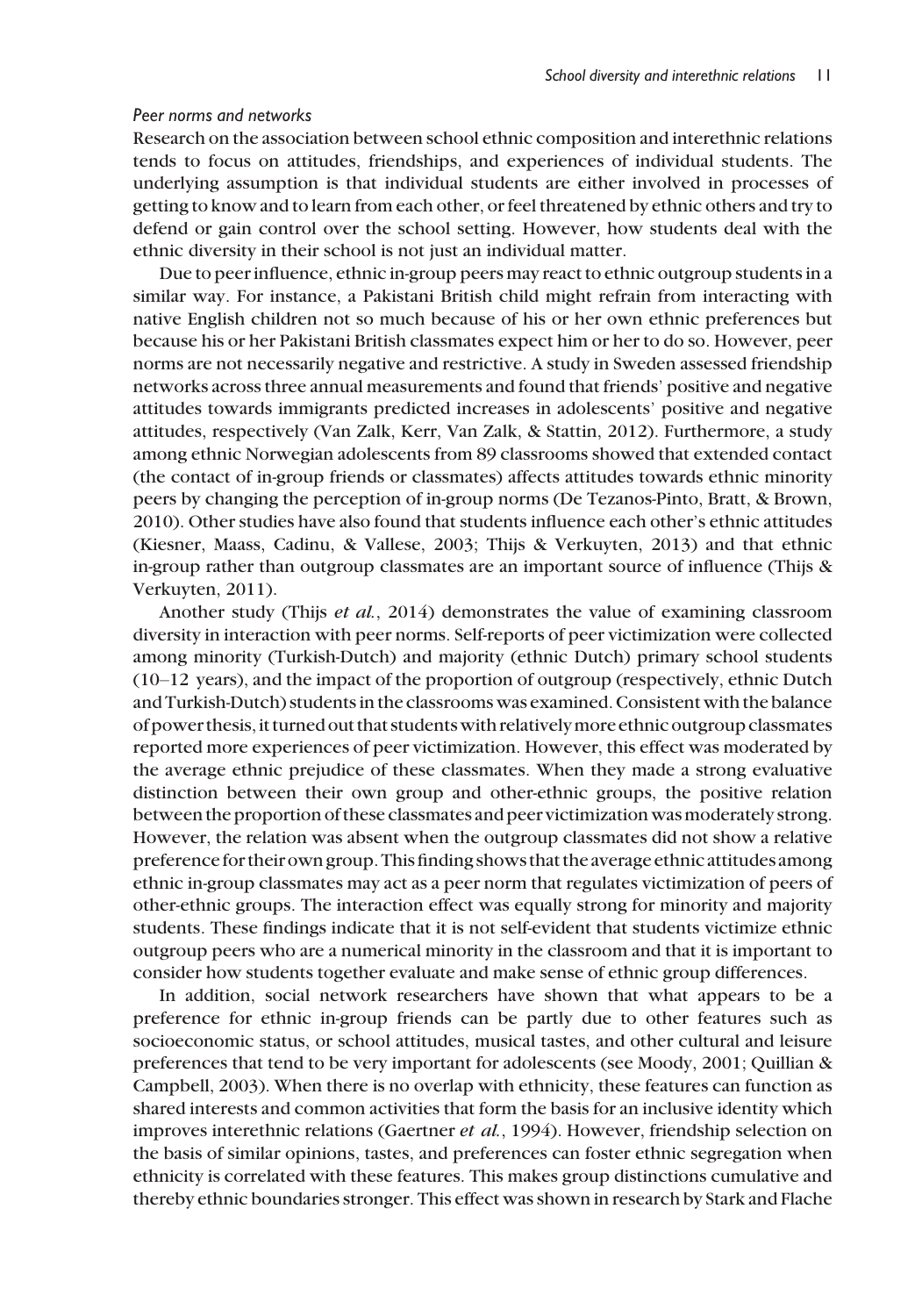(2012) who examined the effects of students (12–14 years) similarity in ethnicity and interests in a three-wave longitudinal network study. They showed that ethnic segregation is higher in classes in which ethnic group membership and interests (e.g., music taste, social attitudes) are associated, whereas it is lower in classes in which interests are not associated with ethnicity. These findings indicate that common interests and also shared activity interventions in classes can have positive or negative effects on the promotion of positive interethnic relations, depending on whether these interests or activities overlap with the ethnic background of the students.

#### Out-of-school settings

Most of the research on school ethnic composition has ignored the fact that schools are embedded in a local context and that students have a life outside school. Research has shown that adolescents meet about 40% of their friends exclusively outside the school (Kiesner, Kerr, & Stattin, 2004) and that interethnic friendship between schoolmates is more likely when they live close to each other (Mouw & Entwisle, 2006). School and neighbourhood ethnic composition are related (see e.g., Ledwith & Clark, 2007), and it is important to consider the role of both. A study among Protestants and Catholics in Northern Ireland found that the effect of having outgroup friends at university was more strongly associated with favourable outgroup attitudes for students who had fewer compared with more outgroup friends at home. Thus, positive contact was more powerful when it was relatively new in a students' life (Al Ramiah et al., 2013). Furthermore, research on the generalization effect of intergroup contact suggests that out-of-school peer contacts can both positively and negatively influence students' interethnic relations within schools (Binder et al., 2009; Stark, 2011). Thus, out-of-school contact needs to be considered in order to accurately assess the effect of school ethnic composition. Related to this, students from some ethnic groups may engage in extra-school activities with ethnic in-group peers, such as religious or cultural meetings, and this could also influence their responses to diversity in their school.

An important problem for research on school ethnic composition is self-selection at both the institutional and individual levels (Schofield, 1995). For example, desegregation policies can imply an involuntary process of altering the ethnic composition of schools. Also, schools can try to discourage or prevent ethnic minority children from choosing their school. Likewise, parents who raise their children in a culturally tolerant way might send them to ethnically mixed schools, whereas intolerant parents might opt for homogeneous schools. Parents have an influence on children's interethnic attitudes (Stringer et al., 2010; Vollebergh, Iedema, & Raaijmakers, 2001), but despite possible selection effects, there is almost no research on the interplay between parental attitudes and school composition. Parents may be crucial for the way students experience ethnic diversity in their schools. For example, ethnic diversity in schools can have a positive effect on ethnic attitudes in students who were socialized by their parents to be open to ethnic differences. However, it may trigger feelings of threat or resistance among students who were taught to reject ethnic others and to avoid cross-ethnic friendships (Munniksma, Flache, Verkuyten, & Veenstra, 2012).

#### Processes

It is essential to not only examine the conditions under which ethnic diversity affects students' interethnic relations positively or negatively, but to also identify the ways in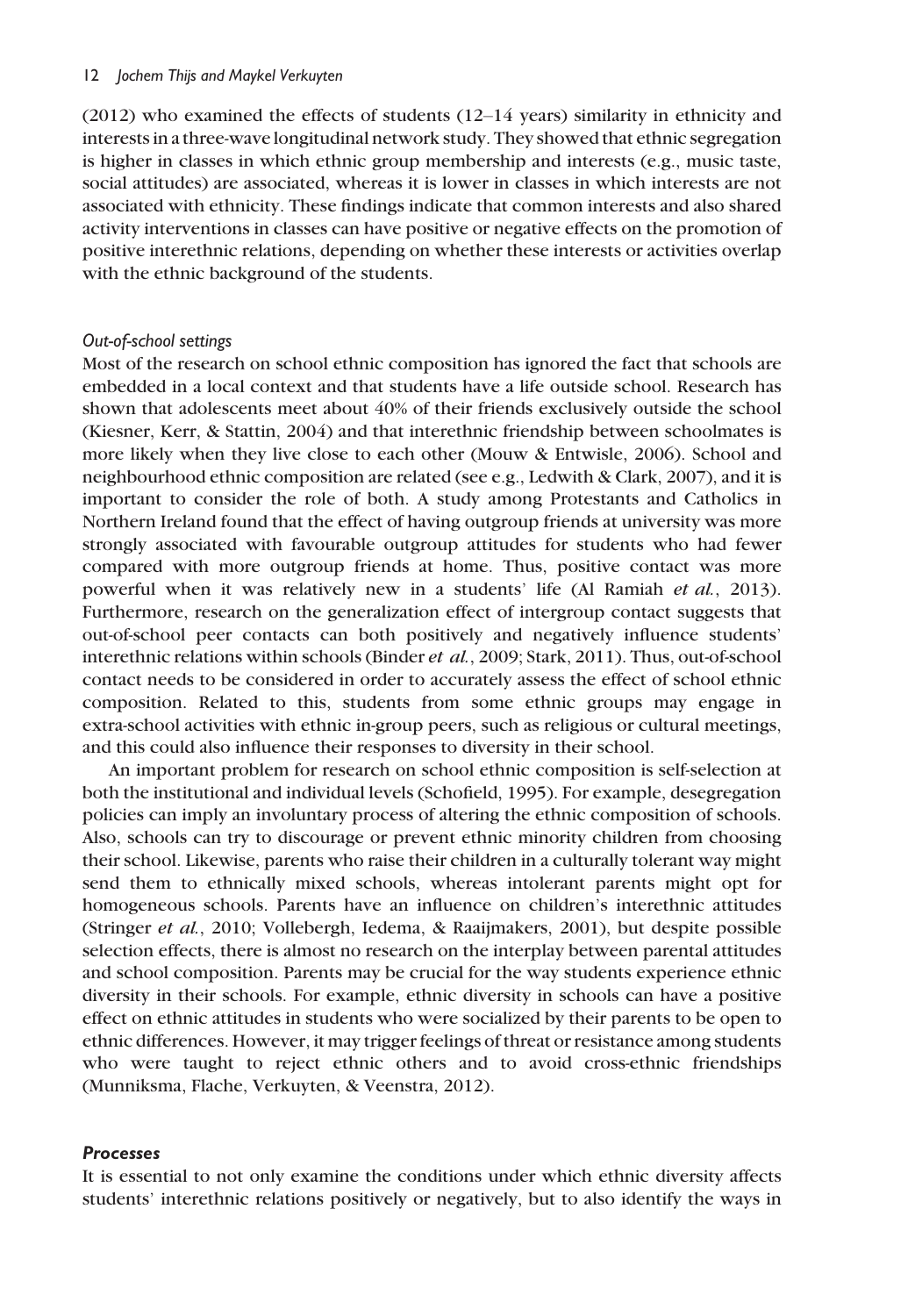which this happens. There has been some research on the effects of classroom cooperation on students' interethnic attitudes (e.g., Smith, Boulton, & Cowie, 1993). Yet overall we know little about the psychological and social processes by which school ethnic composition affects students' interethnic relations. This gap is unfortunate from a psychological as well as educational point of view.

In relation to psychological processes, research on contact theory has shown that contact can diminish negative attitudes by reducing intergroup anxiety and by increasing empathy and perspective taking as well as outgroup knowledge (Pettigrew & Tropp, 2008). In school contexts, additional potential mediators are the ways in which students reason about the social and moral implications of drawing ethnic group boundaries (see Ruck, Park, Killen, & Christal, 2011) as well as their normative beliefs about cultural diversity (see Verkuyten et al., 2010). However, research on the effects of school ethnic composition typically does not measure these mediating mechanisms. Similarly, studies have assumed that children and adolescents use ethnicity as a criterion to victimize other-ethnic peers who are in a numerical minority position (Graham, 2006; Juvonen et al., 2006), or that the mere presence of ethnic minority groups threatens the position of ethnic majority students (Durkin *et al.*, 2011; Vervoort *et al.*, 2011). This would lead to negative attitudes and behaviours towards ethnic minority students. However, these studies do not include perceived threat measures, and it might be the case, for example, that feelings of ethnic threat are more common in contexts in which different ethnic groups are more or less of equal size.

Apart from psychological processes, we also do not know enough about the social processes and actual interactions in ethnically diverse schools. Research using a network perspective indicates that the social dynamics in peer and friendship networks are important for understanding how opportunities for interethnic contact translate into positive or negative interethnic relations (Munniksma et al., 2012; Stark, 2011). Contact between students evolves over time. They meet each other, perceive similarities and discover commonalities, and slowly begin to develop a bond. But if they barely know each other, they are more likely to go by differences that are considered socially meaningful. There is a tendency for 'birds of a feather to flock together' or what is sometimes called peer homophily in social networks (McPherson, Smith-Lovin, & Cook, 2001; Popp, Laursen, Kerr, Stattin, & Burk, 2008). Similar peers have a higher chance of interacting, and interaction leads to more similarity and thereby to stronger group boundaries. The tendency to structure relationships along ethnic lines is particularly strong at the beginning of the school year and among first-form students. In these new situations, students feel insecure, and they have little idea where they stand and what they are in for (Stark, 2011). Irrespective of their perhaps limited experiences with ethnic outgroup students, they are more likely to form bonds with members of their own ethnic group and to mark their differences with other-ethnic groups.

This initial drawing of group boundaries might lead to casual contact or competition with ethnic outgroup peers, but not necessarily so. For example, if students do not receive friendship invitations from out-group members that they can reciprocate, they might feel rejected and threatened by them. However, when ethnic in- and outgroup students have shared preferences for cultural and leisure activities, cross-ethnic friendships may develop. As extended contacts, such friendships could positively influence the ethnic attitudes of others in the social networks of the students. Research on these kinds of network dynamics can greatly improve our understanding of interethnic relations in the classroom.

In addition, it is important to examine actual interactions within schools and classrooms. Most of the research on school ethnic composition is rather limited in its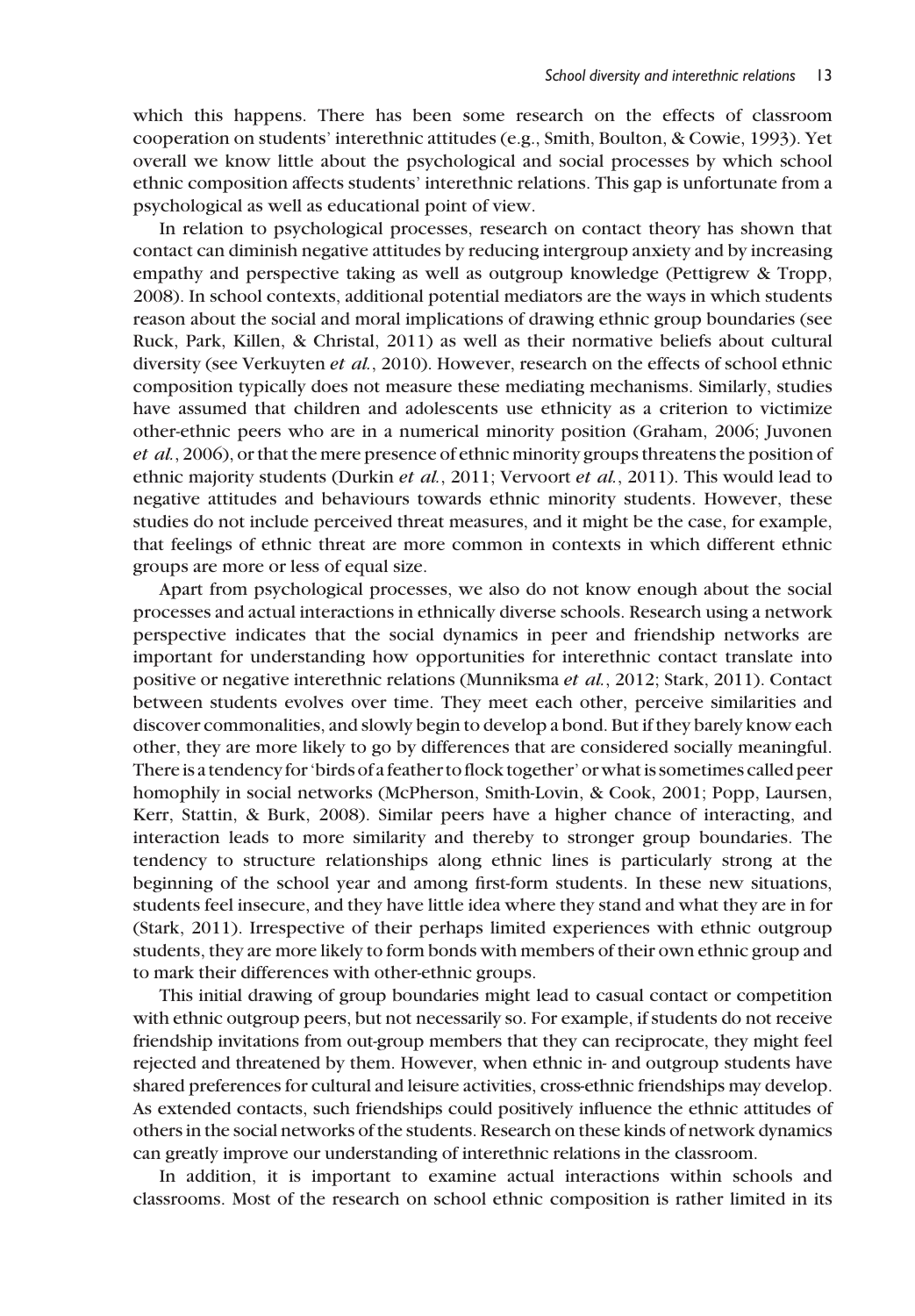practical usefulness because it ignores the fact that schools increasingly serve students with different ethnic backgrounds with highly diverse, shifting, and complex identities and patterns of interethnic contacts and interactions (see Harris, 2013; Thomas, 2011). How students understand interethnic peer interactions and relations and how they actually live with diversity in ethnically mixed schools are largely unknown. Qualitative research has indicated that there are diverse ways in which ethnicity is interwoven in students' social life and how macro-political and local conditions as well as school dynamics play a role in this (e.g., Connolly, 1998; Faas, 2008; Rassool, 1999). This type of research can make an important contribution to a more detailed understanding of the everyday and diverse ways in which interethnic relations are defined, challenged and negotiated in ethnically diverse schools.

#### Interethnic relations and academic adjustment

There have been several studies on the effects of school ethnic composition on students' academic adjustment and their achievement in particular. A full discussion of those studies is beyond the scope of this review because they have not been related to students' interethnic relations. This is unfortunate for two reasons. First, from a policy perspective, it is important to evaluate the overall impact of school diversity, which means that different types of outcomes (academic, emotional, social) should be considered. Second, the effects of school composition on students' ethnic relations might help to explain some of the school composition effects on students' academic adjustment, and vice versa.

As studies on interethnic relations, the research on school diversity and academic adjustment is characterized by divergent samples, methods, and findings. For instance, research has looked at the proportion of specific minority groups such as African-Americans (Van Ewijk & Sleegers, 2010) but also at the impact of diversity in combination with the proportion of ethnic in-group students (Benner & Crosnoe, 2011). Moreover, some of the available research suffers from methodological limitations. For instance, the effects of school ethnic composition on academic achievement might be due to socioeconomic composition or other structural and organizational school features (Rumberger & Palardy, 2005).

Still, one of the recurring conclusions is that students' academic achievement is lower in schools where there are more ethnic minority students and that this effect is most evident for students from ethnic minority groups (Hanushek, Kain, & Rivkin, 2009; Van Ewijk & Sleegers, 2010). One reason for this is that in these schools, students have less opportunity to learn from majority students (i.e., language) and that teachers have lower expectations of students (Rumberger & Palardy, 2005). However, students' interethnic relations may also bear upon their academic outcomes.

Different process models of motivation claim that a sense of secure belonging and relatedness to the social surroundings promotes students' engaged and self-directed academic behaviour and thereby their academic achievement (Boekaerts, 1993; Connell & Wellborn, 1991; Ryan & Deci, 2000). Thus, students who experience ethnic victimization or who feel excluded at school because of their ethnic background are at risk of low achievement (Wong, Eccles, & Sameroff, 2003). Moreover, ethnic prejudice from peers or teachers might fuel the experience of stereotype threat that undermines academic performance (Steele, 1997) or lead to a process of academic dis-identification in which students defensively detach their self-esteem from academic performance (Rosenberg & Simmons, 1972; Verkuyten & Thijs, 2004). These possibilities suggest that there is a downside to ethnically diverse schools. However, as argued earlier, these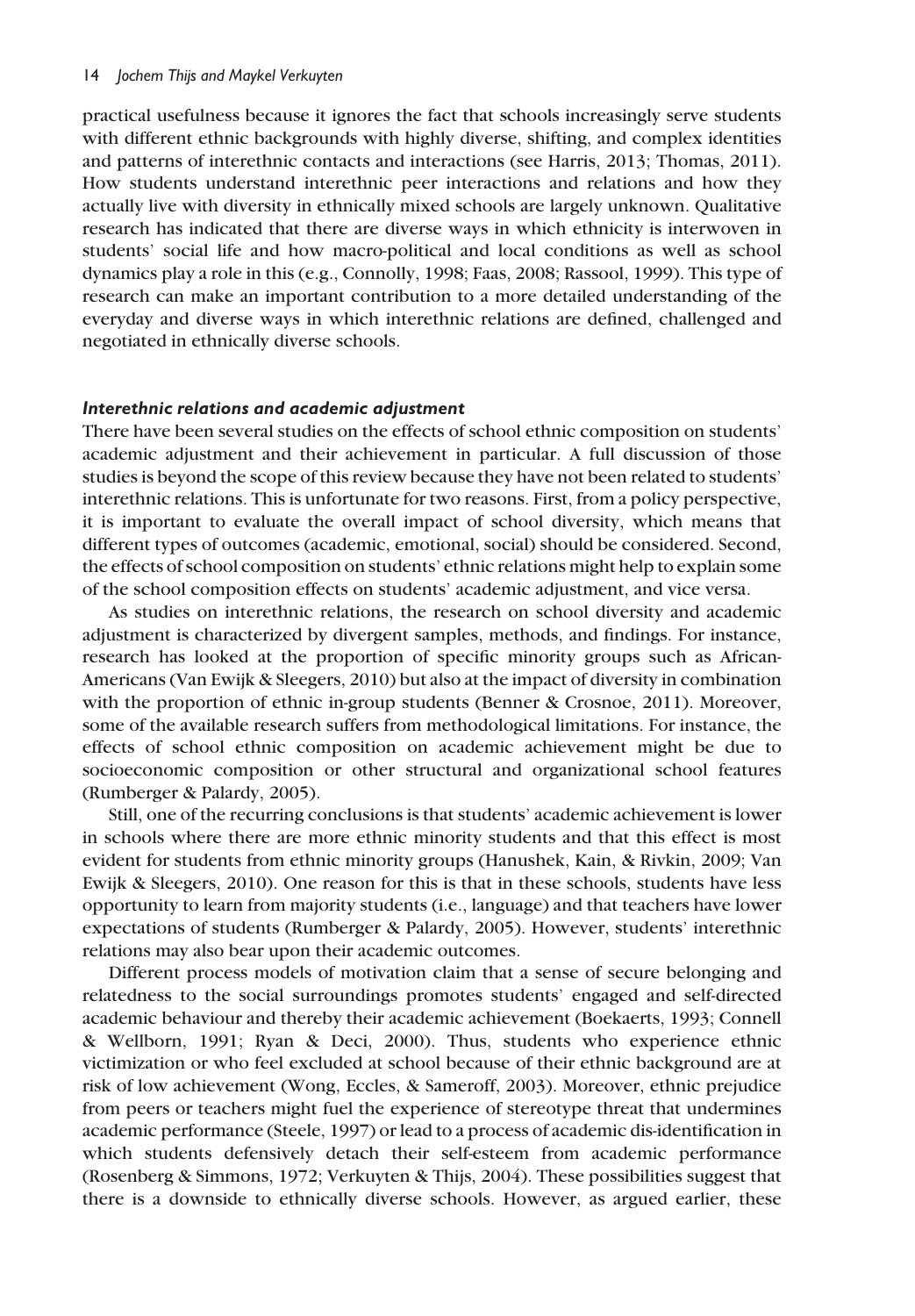schools also provide opportunities for positive contact experiences. A study in four Austrian and Belgian cities showed that ethnic minority students who attended less segregated schools reported more school satisfaction and higher school performance (Baysu et al., 2013). These effects were (partly) explained by students' friendships with ethnic majority peers in their school and existed despite their having experiences with ethnic victimization. According to the authors, the intergroup friendships functioned as a source of identity protection. Students may have felt that their ethnicity was accepted and valued, which could have increased their sense of school belonging. This simultaneous focus on academic and social outcomes of school ethnic composition is rather unusual and future studies should investigate these issues more extensively.

# Conclusions

Concerns about school ethnic segregation are voiced in different countries, and various initiatives and policies have been proposed and implemented to promote desegregation. Ethnic segregation would be unfavourable for educational achievements and later occupational success, especially for minority group children, and would be undesirable for society at large because it hampers the development of positive interethnic relations. However, apart from concerns about parents' freedom to choose a school for their children, it has been pointed out that ethnically mixed schools can have unintended negative consequences for outcomes such as self-esteem and ethnic relations (Gray-Little & Hafdahl, 2000; Hanish & Guerra, 2000).

However, the overall effect of intergroup contact on interethnic relations tends to be positive, which indicates that an ethnically mixed school population can stimulate ethnic tolerance (Tropp & Prenevost, 2008). This finding means, for example, that separate religious schools can have negative implications for intergroup relations. In countries such as Great Britain and the Netherlands, the establishment of these schools is endorsed by the government or by minority organizations, but one important consequence of these policies and initiatives is that the opportunities for intergroup contact are reduced.

Yet, it is clear that ethnic desegregation in itself is not enough to promote interethnic tolerance. The research findings are not conclusive, and there are many methodological issues, which makes it difficult to compare the different studies and to draw general conclusions. The findings can differ between countries and even cities and neighbourhoods, between primary and secondary schools, and for the measures used to operationalize school ethnic composition and students' interethnic relations. Unfortunately, there are no studies that focus on the same students at various points in time and in relation to actual changes – gradual or sudden – in school ethnic composition. Most of the research is correlational and this limits the possibility to make causal inferences. Thus, one important task for future studies is to examine the effects of desegregation through longitudinal designs.

Furthermore, there are important issues that future studies could examine to develop a better understanding of why and when ethnic desegregation improves students' interethnic relations. We have discussed the possible role of multicultural education, relationships with teacher, an inclusive school identity, peer norms and networks, and out-of-school settings, as well as the importance of underlying psychological and social processes. But there are additional issues that we were not able to discuss within the space of a journal article. For example, there are several individual characteristics that may affect how students respond to ethnic diversity in their school environment.We already referred to the importance of age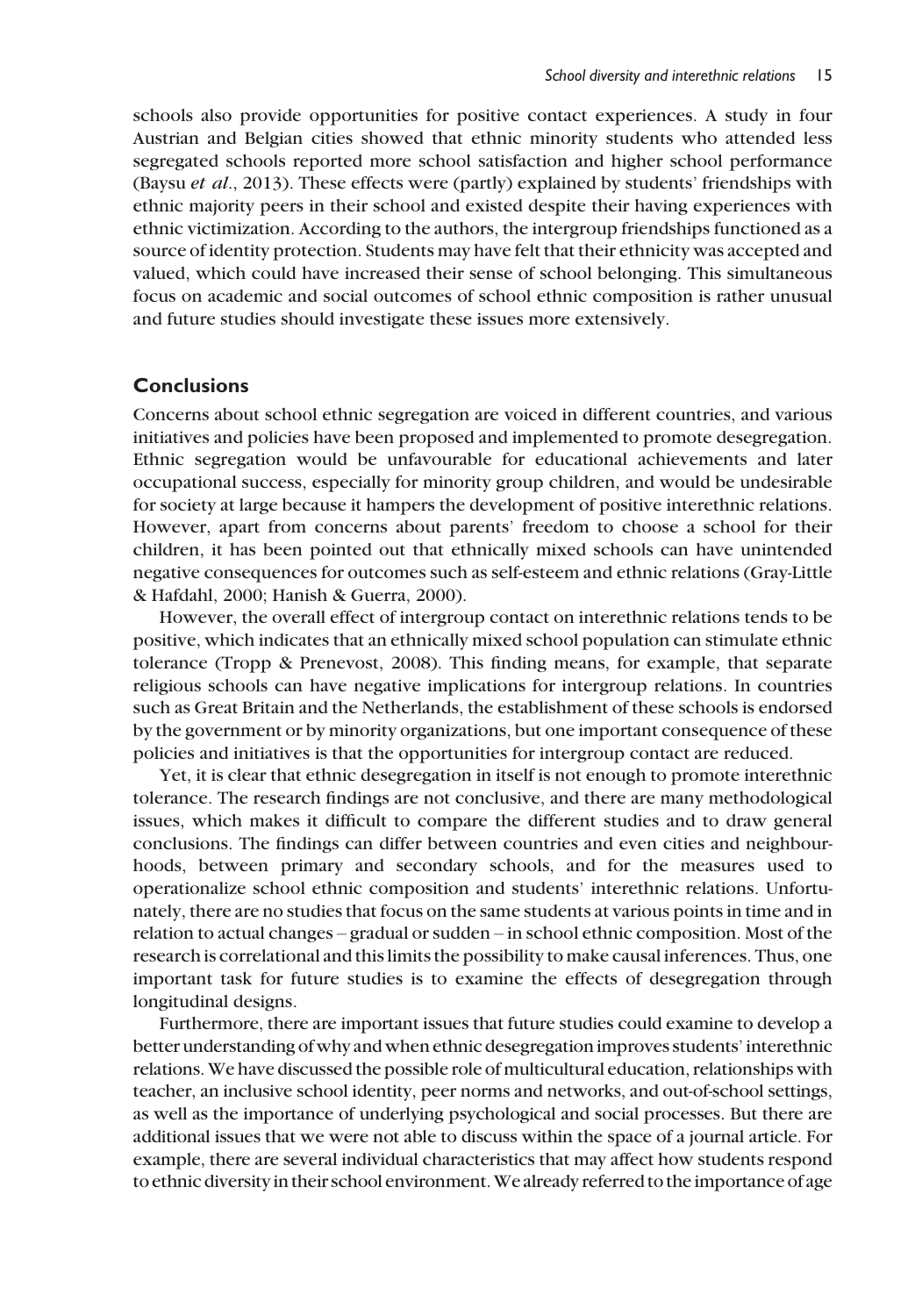for students' ethnic attitudes and ethnic identity development (Quintana, 1998; Raabe & Beelman, 2011), but other individual characteristics such as students' ethnic background and their level of ethnic group identification should be considered as well. A finding in the contact literature is that contact is generally more effective for members of ethnic majority compared with ethnic minority groups (Pettigrew & Tropp, 2006; Vezzali, Giovannini, & Capozza, 2010). Likewise, ethnic group boundaries are likely to be more important for students who strongly identify with their ethnic group, which implies that these students more easily feel threatened in diverse contexts.

Ethnic desegregation can play a role in developing positive interethnic relations. However, mixing schools is not without its problems and might lead to ethnic tensions, conflicts, and group divisions. Furthermore, it is unclear whether the effectiveness of school desegregation depends on other school characteristics such as multicultural education, school climate and size,<sup>8</sup> and differences in types and levels of schooling, local and national contexts, and differences between students of different ethnic (minority) groups. In addition, we know little about what actually happens in ethnically mixed schools. It seems important to have a more detailed, 'close-to-the-action' understanding of how students and teachers understand and negotiate ethnic differences in their everyday school life.

These considerations indicate the importance of concentrating on when, how, and why specific effects occur. More systematic attention should be paid to different aspects of schools and classrooms, to types of interethnic attitudes and behaviours, to the perspective of both majority and various minority groups, and to different situations and contexts and how they change across time. By doing so, researchers can continue to make an important contribution to finding viable and productive ways of living with ethnic diversity and improving interethnic relations in schools. There is quite a lot at stake in the debate about school ethnic composition and desegregation, and it is important to seriously weigh the different costs and benefits and to examine why and when it has positive or rather negative effects on different outcomes, including students' interethnic relations.

# **References**

- Adesokan, A. A., Ullrich, J., Van Dick, R., & Tropp, L. R. (2011). Diversity beliefs as moderator of the contact-prejudice relationship. Social Psychology, 42, 271–278. doi:10.1027/1864-9335/ a000058
- Agirdag, O., Demanet, J., van Houtte, M., & van Avermaet, P. (2011). Ethnic school composition and peer victimization: A focus on the interethnic school climate. International Journal of Intercultural Relations, 35, 465–473. doi:10.1016/j.ijintrel.2010.09.009
- Al Ramiah, A., Hewstone, M., Voci, A., Cairns, E., & Hughes, J. (2013). It's never too late for 'us' to meet 'them': Prior intergroup friendships moderate the impact of later intergroup friendships in educational settings. British Journal of Educational Psychology, 83, 57–75. doi:10.1111/j. 2044-8279.2011.02054.x

Allport, G. W. (1954). The nature of prejudice. New York, NY: Perseus.

Baerveldt, C., Van Duijn, M. A. J., Vermeij, L., & Van Hemert, D. A. (2004). Ethnic boundaries and personal choice: Assessing the influence of individual inclinations to choose intra-ethnic relationships on pupils' networks. Social Networks, 26, 55–74. doi:10.1016/j.socnet.2004.01. 003

 $8$  Cheng and Xie (2013), for example, have shown that increased social context size promotes racial segregation and discourages inter-racial friendship.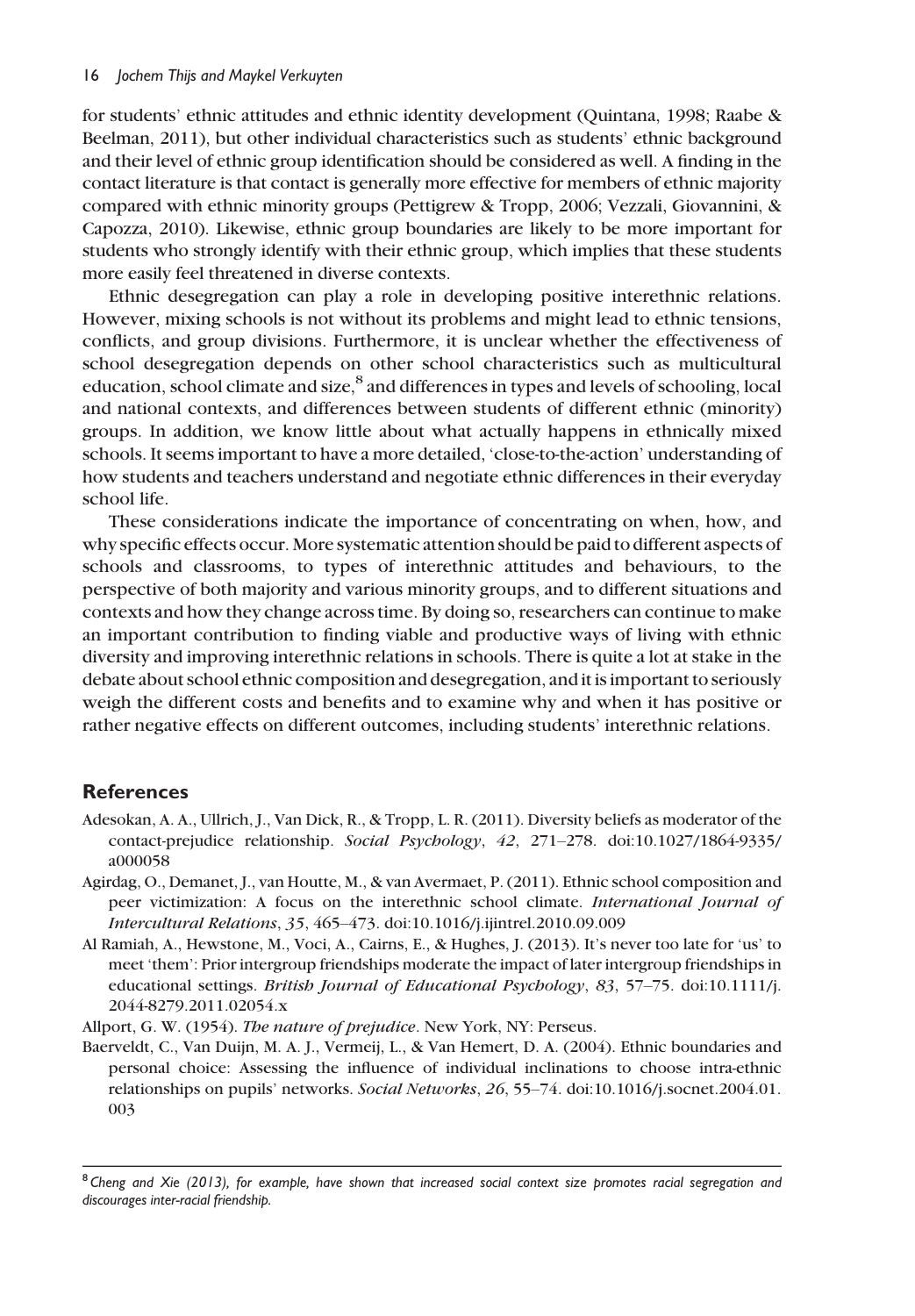- Banks, J. A. (2004). Multicultural education: Historical development, dimensions, and practice. In J. A. Banks & C. A. M. Banks (Eds.), Handbook of research on multicultural education (2nd ed., pp. 3–29). San Francisco, CA: Jossey-Bass.
- Baysu, G., Phalet, K., & Brown, R. (2013). Relative group size and minority school success: The role of intergroup friendship and discrimination experiences. British Journal of Social Psychology. Advance online publication. doi:10.1111/bjso.12035
- Bekhuis, H., Ruiter, S., & Coenders, M. (2013). Xenophobia among youngsters: The effect of interethnic contact. European Sociological Review, 29, 229–242. doi:10.1093/esr/jcr057
- Bellmore, A., Nishina, A., You, J., & Ma, T. (2012). School context protective factors against peer ethnic discrimination across the high school years. American Journal of Community Psychology, 49, 98–111. doi:10.1007/s10464-011-9443-0
- Benner, A. D., & Crosnoe, R. (2011). The racial/ethnic composition of elementary schools and young children's academic and socioemotional functioning. American Education Journal, 48, 621– 646. doi:10.3102/0002831210384838
- Bigler, R. (1999). The use of multicultural curricula and materials to counter racism in children. Journal of Social Issues, 55, 687–705. doi:10.1111/0022-4537.00142
- Binder, J., Zagefka, H., Brown, R., Funke, F., Kessler, T., Mummendy, A., & Leyens, J. (2009). Does contact reduce prejudice or does prejudice reduce contact? A longitudinal test of the contact hypothesis among majority and minority groups in three European countries. Journal of Personality and Social Psychology, 96, 843–856. doi:10.1037/a0013470
- Boekaerts, M. (1993). Being concerned with well-being and with learning. Educational Psychologist, 28, 149–167. doi:10.1207/s15326985ep2802\_4
- Buhs, E. S., & Ladd, G. W. (2001). Peer rejection as an antecedent of young children's school adjustment: An examination of mediating processes. Developmental Psychology, 37, 550–560. doi:10.1037/0012-1649.37.4.550
- Cameron, L., Rutland, A., Brown, R., & Douch, R. (2006). Changing children's intergroup attitudes toward refugees: Testing different models of extended contact. Child Development, 77, 1208-1219. doi:10.1111/j.1467-8624.2006.00929.x
- Cheng, S., & Xie, Y. (2013). Structural effect of size on interracial friendship. Proceedings of the National Academy of the USA, 110, 7165–7169. doi:10.1073/pnas.1303748110
- Connell, J. P., & Wellborn, J. G. (1991). Competence, autonomy, and relatedness: A motivational analysis of self-system processes. In M. R. Gunnar & L. A. Sroufe (Eds.), Self processes and development (Vol. 23, pp. 43–77). Hillsdale, NJ: Erlbaum.
- Connolly, P. (1998). Racism, gender identity and young children: Social relations in a multi-ethnic, inner-city, primary school. London, UK: Routledge.
- Cook, S. W. (1978). Interpersonal and attitudinal outcomes in cooperating interracial groups. Journal of Research and Development in Education, 12, 97–113.
- Cook, S. W. (1979). Social science and school desegregation: Did we mislead the Supreme Court? Personality and Social Psychology Bulletin, 5, 420–437. doi:10.1177/014616727900500404
- De Tezanos-Pinto, P., Bratt, C., & Brown, R. (2010). What will the others think? In-group norms as a mediator to the effects of intergroup contact.British Journal of Social Psychology, 49, 507–523. doi:10.1348/014466609X471020
- Dovidio, J. F., Gaertner, S. L., & Saguy, T. (2007). Another view of "we": Majority and minority group perspectives on a common in-group identity. European Review of Social Psychology, 18, 296– 330. doi:10.1080/10463280701726132
- Driessen, G. (2002). School composition and achievement in primary education: A large-scale multilevel approach. Studies in Educational Evaluation, 28, 347–368.
- Durkin, K., Hunter, S., Levin, K. A., Bergin, D., Heim, D., & Howe, C. (2011). Discriminatory peer aggression among children as a function of minority status and group proportion in school context. European Journal of Social Psychology, 42, 243–251. doi:10.1002/ejsp.870
- Faas, D. (2008). Constructing identities: The ethno-national and nationalistic identities of white and Turkish students in two English secondary schools. British Journal of Sociology of Education, 29, 37–48. doi:10.1080/01425690701737440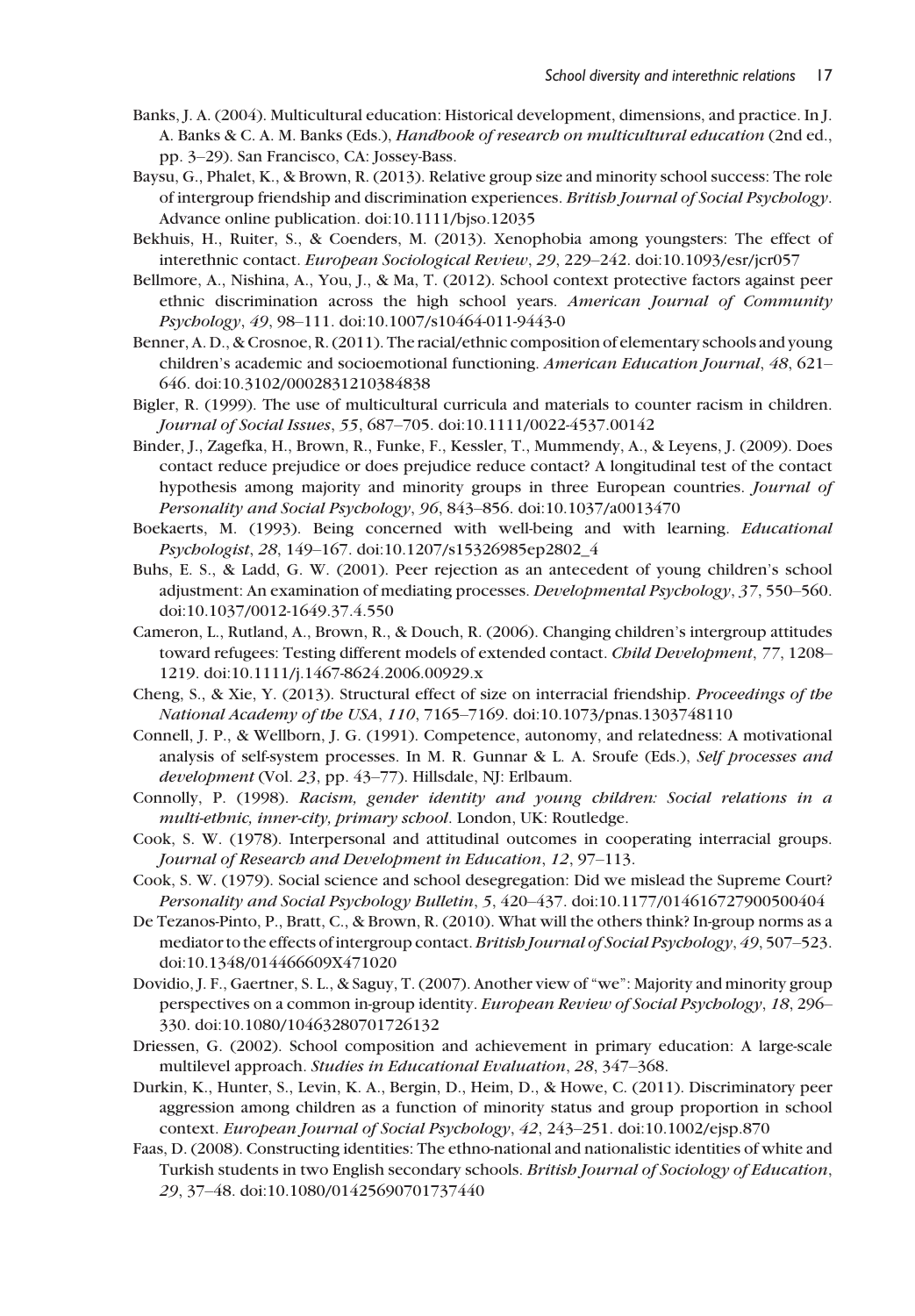- Feddes, A. R., Noack, P., & Rutland, A. (2009). Direct and extended friendship effects on minority and majority children's interethnic attitudes: A longitudinal study. Child Development, 80, 377–390. doi:10.1111/j.1467-8624.2009.01266.x
- Gaertner, S. L., Mann, J., Murrell, A., & Dovidio, J. F. (1989). Reducing intergroup bias: The benefits of recategorization. Journal of Personality and Social Psychology, 57, 239–249. doi:10.1037/0022-3514.57.2.239
- Gaertner, S. L., Rust, M. C., Dovidio, J. F., Bachman, B. A., & Anastastio, P. A. (1994). The contact hypothesis: The role of a common ingroup identity on reducing intergroup bias. Small Group Research, 25, 224–229. doi:10.1177/1046496494252005
- Gillen-O'Neel, C., & Fuligni, A. (2013). A longitudinal study of school belonging and academic motivation across high school. Child Development, 84, 678–692. doi:10.1111/j.1467-8624. 2012.01862.x
- Graham, S. (2006). Peer victimization in school: Exploring the ethnic context. Current Directions in Psychological Science, 15, 317–321. doi:10.1111/j.1467-8721.2006.00460.x
- Gray-Little, B., & Hafdahl, A. R. (2000). Factors influencing racial comparisons of self-esteem: A quantitative review. Psychological Bulletin, 126, 26–54. doi:10.1037/0033-2909.126.1.26
- Hallinan, M. T., & Williams, R. A. (1989). Interracial friendship choices in secondary schools. American Sociological Review, 54, 67–78.
- Hanish, L. D., & Guerra, N. G. (2000). The roles of ethnicity and school context in predicting children's victimization by peers. American Journal of Community Psychology, 28, 201–223.
- Hanushek, E. A., Kain, J. F., & Rivkin, S. G. (2009). New evidence about Brown v. Board of Edcuation: The complex effects of school racial composition on achievement. Journal of Labor Economics, 27, 349–383.
- Harris, A. (2013). Young people and everyday multiculturalism. London, UK: Routledge.
- Hodson, G. (2011). Do ideologically intolerant people benefit from intergroup contact? Current Directions in Psychological Science, 20, 154–159. doi:10.1177/0963721411409025
- Houlette, M., Gaertner, S. L., Johnson, K. M., Banker, B. S., Riek, B. M., & Dovidio, J. F. (2004). Developing a more inclusive social identity: An elementary school intervention. Journal of Social Issues, 60, 35–55. doi:10.1111/j.0022-4537.2004.00098.x
- Hughes, J. N., Cavell, T. A., & Jackson, T. (1999). Influence of the teacher–student relationship on childhood conduct problems: A prospective study. Journal of Clinical Child Psychology, 28, 173–184. doi:10.1207/s15374424jccp2802\_5
- Hughes, J. N., Cavell, T. A., & Willson, V. (2001). Further support for the developmental significance of the teacher–student relationship. *Journal of School Psychology*, 39, 289–301. doi:10.1016/S0022-4405(01)00074-7
- Hughes, J. N., Gleason, K. A., & Zhang, D. (2005). Relationship influences on teachers' perceptions of academic competence in academically at-risk minority and majority first grade students. Journal of School Psychology, 43, 303–320. doi:10.1016/j.jsp.2005.07.001
- Jugert, P., Noack, P., & Rutland, A. (2011). Friendship preferences among German and Turkish preadolescents. Child Development, 82, 812–829. doi:10.1111/j.1467-8624.2010. 01528.x
- Juvonen, J., Nishina, A., & Graham, S. (2006). Ethnic diversity and perceptions of safety in urban middle schools. Psychological Science, 17, 393–400. doi:10.1111/j.1467-9280.2006.01718.x
- Kahn, M. (2008). Multicultural education in the United States: Reflections. Intercultural Education, 19, 527–536. doi:10.1080/14675980802568327
- Kiesner, J., Kerr, M., & Stattin, H. (2004). 'Very important persons' in adolescence: Going beyond in-school single friendships in the study of peer homophily. Journal of Adolescence, 27, 545– 560. doi:10.1016/j.adolescence.2004.06.007
- Kiesner, J., Maass, A., Cadinu, M., & Vallese, I. (2003). Risk factors for ethnic prejudice during early adolescence. Social Development, 12, 288–308. doi:10.1111/1467-9507.00234
- Ladd, G. W., Kochenderfer-Ladd, B., & Rydell, A. M. (2011). Children's interpersonal skills and school-based relationships. In P. K. Smith & C. H. Hart (Eds.), The Wiley-Blackwell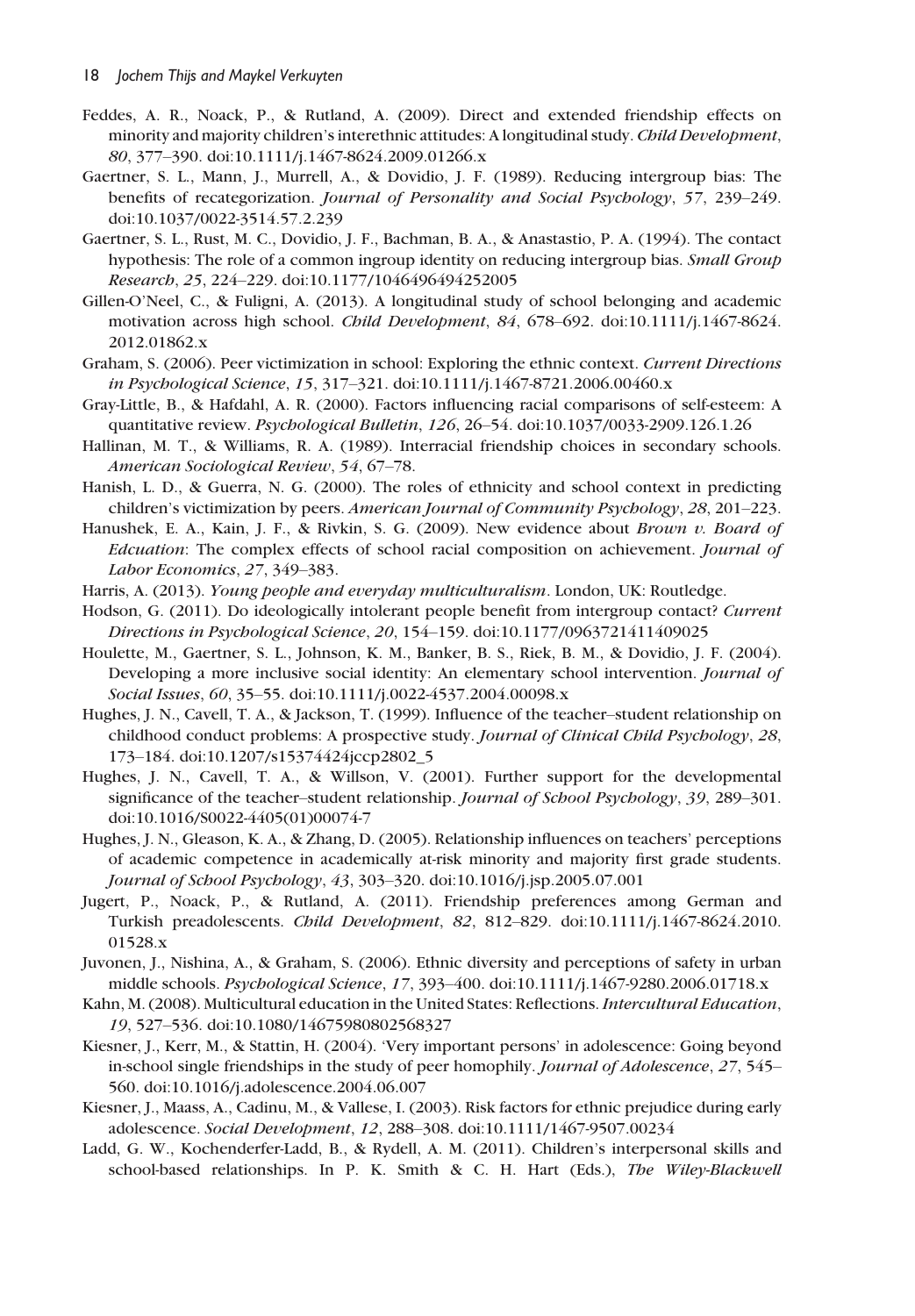handbook of childhood social development (2nd ed., pp. 181–206). Oxford, UK: Wiley-Blackwell.

- Ledwith, V., & Clark, W. A. V. (2007). The effect of the residential mosaic and "white" flight on public school composition: Evidence from Los Angeles County. *Urban Geography*, 28, 160–180. doi:10.2747/0272-3638.28.2.160
- Little, J., & Bartlett, L. (2010). The teacher workforce and problems of educational equity. Review of Research in Education, 34, 285–328.
- McPherson, M., Smith-Lovin, L., & Cook, J. M. (2001). Birds of a feather: Homophily in social networks. Annual Review of Sociology, 27, 415–444.
- Moody, J. (2001). Race, school integration, and friendship segregation in America. American Journal of Sociology, 107, 679–716. doi:10.1086/338954
- Mouw, T., & Entwisle, B. (2006). Residential segregation and interracial friendships in schools. American Journal of Sociology, 112, 394–441. doi:10.1086/506415
- Munniksma, A., Flache, A., Verkuyten, M., & Veenstra, R. (2012). Parental acceptance of children's intimate ethnic outgroup relations: The role of culture, status, and family reputation. International Journal of Intercultural Relations, 36, 575–585. doi:10.1016/j.ijintrel.2011. 12.012
- Munniksma, A., Stark, T., Verkuyten, M., Flache, A., & Veenstra, R. (2013). Extended intergroup friendships within social settings. Group Processes and Intergroup Relations. (in press). Advance online publication. doi:10.1177/1368430213486207
- Osterman, K. F. (2000). Students' need for belonging in the school community. Review of Educational Research, 70, 323–367. doi:10.3102/00346543070003323
- Patchen, M. (1982). Black-White contact in schools: Its social and academic effects. West Lafayette, IN: Purdue University Press.
- Pettigrew, T. F. (1998). Intergroup contact theory. Annual Review of Psychology, 49, 65–85. doi:10.1146/annurev.psych.49.1.65
- Pettigrew, T. F., & Tropp, L. (2006). A meta-analytic test of intergroup contact theory. Journal of Personality and Social Psychology, 90, 751–783. doi:10.1037/0022-3514.90.5.751
- Pettigrew, T. F., & Tropp, L. (2008). How does intergroup contact reduce prejudice? Meta-analytic tests of three mediators. European Journal of Social Psychology, 38, 922–934. doi:10.1002/ ejsp.504
- Pettigrew, T. F., & Tropp, L. (2011). When groups meet: The dynamics of intergroup contact. New York, NY: Psychology Press.
- Pianta, R. C., Hamre, B., & Stuhlman, M. (2003). Relationships between teachers and children. In W. M. Reynolds & G. E. Miller (Eds.), Handbook of psychology (Vol. 7, pp. 199–234). Hoboken, NJ: Wiley.
- Popp, D., Laursen, B., Kerr, M., Stattin, H., & Burk, W. J. (2008). Modeling homophily over time with an actor- partner interdependence model. Developmental Psychology, 44, 1028–1039. doi:10.1037/0012-1649.44.4.1028
- Portera, A. (2008). Intercultural education in Europe: Epistemological and semantic aspects. Intercultural Education, 19, 481–491. doi:10.1080/14675980802568277
- Quillian, L., & Campbell, M. E. (2003). Beyond black and white: The present and future of multiracial friendship segregation. American Sociological Review, 68, 54–566.
- Quintana, S. M. (1998). Children's developmental understanding of ethnicity and race. Applied  $\mathcal E$ Preventive Psychology, 7, 27–45. doi:10.1016/S0962-1849(98)80020-6
- Raabe, T., & Beelman, A. (2011). Development of ethnic, racial, and national prejudice in childhood and adolescence: A multinational meta-analysis of age differences. Child Development, 82, 1715–1737. doi:10.1111/j.1467-8624.2011.01668.x
- Rassool, N. (1999). Flexible identities: Exploring race and gender issues among a group of immigrant pupils in an inner-city comprehensive school. British Journal of Sociology of Education, 20, 23–36. doi:10.1080/01425699995470
- Rosenberg, M. (1979). Conceiving the self. New York, NY: Basic Books.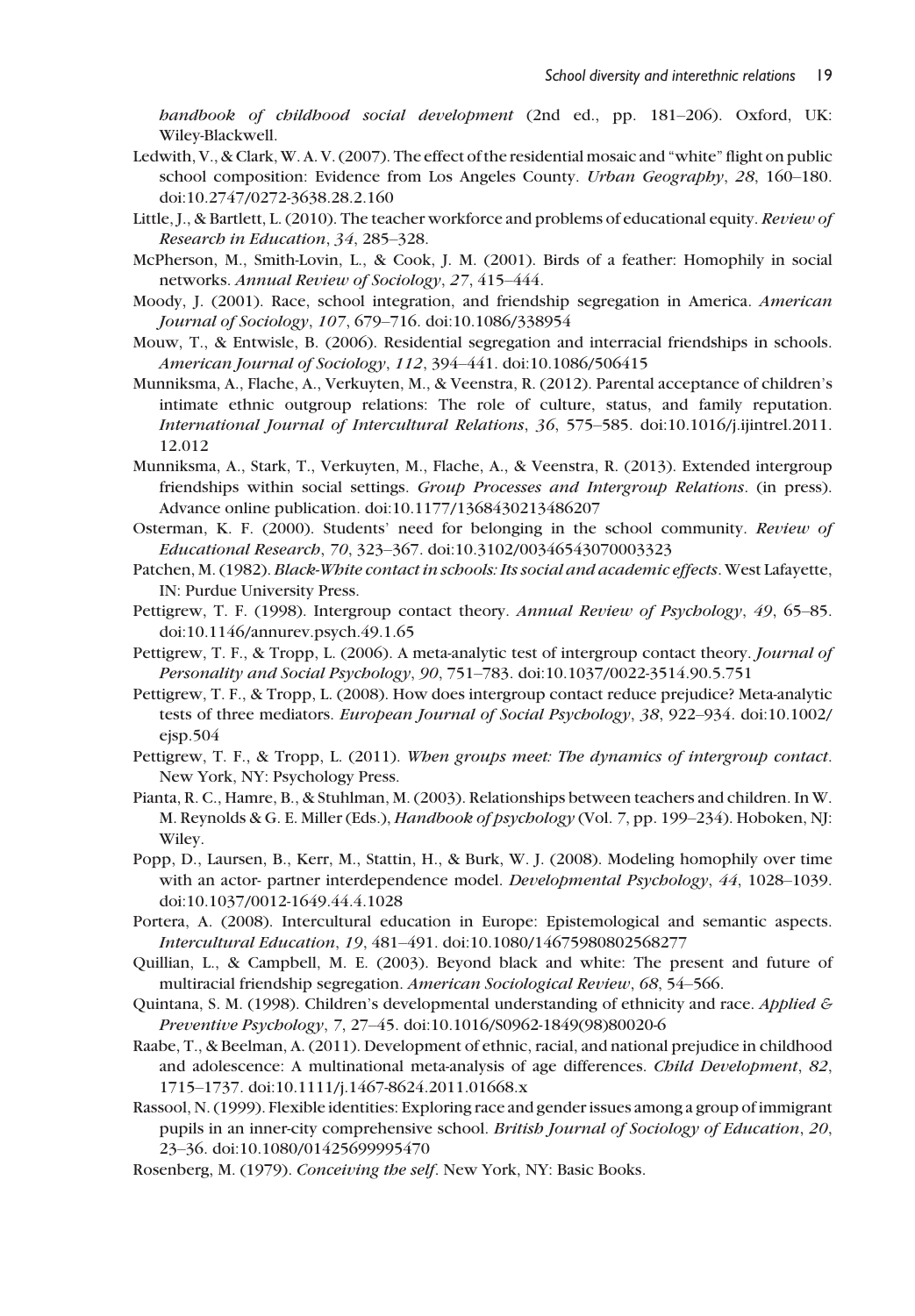- Rosenberg, M., & Simmons, R. G. (1972). Black and White self-esteem: The urban schoolchild. Washington, DC: American Sociological Association.
- Ruck, M. D., Park, H., Killen, M., & Christal, D. S. (2011). Intergroup contact and evaluations of race-based exclusion in urban minority children and adolescents. Journal of Youth and Adolescence, 40, 633–643. doi:10.1007/s10964-010-9600-z
- Rumberger, R. W., & Palardy, G. J. (2005). Does segregation still matter? The impact of student composition on academic achievement in high school. Teachers College Record, 107, 1999– 2045.
- Ryan, R. M., & Deci, E. L. (2000). Self-determination theory and the facilitation of intrinsic motivation, social development, and well-being. American Psychologist, 55, 68–78.
- Saft, E. W., & Pianta, R. C. (2001). Teachers' perceptions of their relationships with students: Effects of child age, gender, and ethnicity of teachers and children. School Psychology Quarterly, 16, 125–141.
- Schofield, J. W. (1995). Review of research on school desegregation's impact on elementary and secondary school students. In J. A. banks & C. A. Banks (Eds.), Handbook of research on multicultural education (pp. 597–616). New York, NY: Macmillan.
- Smith, P. K., Boulton, M. J., & Cowie, H. (1993). The impact of cooperative group work on ethnic relations in middle school. School Psychology International, 14, 21–42. doi:10.1177/ 0143034393141002
- Stark, T. H. (2011). Integration in schools: A process perspective on students' interethnic attitudes and interpersonal relationships. Groningen, the Netherlands: ICS.
- Stark, T. H., & Flache, A. (2012). The double edge of common interest: Ethnic segregation as an unintended byproduct of opinion homophily. Sociology of Education, 85, 179-199. doi:10. 1177/0038040711427314
- Stark, T. H., Flache, A., & Veenstra, R. (2013). Generalization of positive and negative attitudes toward individuals to outgroup attitudes. Personality and Social Psychology Bulletin, 39, 608– 622. doi:10.1177/0146167213480890
- Steele, C. M. (1997). A threat in the air: How stereotypes shape the intellectual identity and performance. American Psychologist, 52, 613–629. doi:10.1037/0003-066X.52.6.613
- Stringer, M., Irwing, P., Giles, M., McClenahan, C., Wilson, R., & Hunter, J. A. (2009). Intergroup contact, friendship quality and political attitudes in integrated and segregated schools in Northern Ireland. British Journal of Educational Psychology, 79, 239–257. doi:10.1348/ 978185408X368878
- Stringer, M., Irwing, P., Giles, M., McClenahan, C., Wilson, R., & Hunter, J. A. (2010). Parental and school effects on children's political attitudes in Northern Ireland. British Journal of Educational Psychology, 80, 223–240. doi:10.1348/000709909X477233
- Thijs, J., & Verkuyten, M. (2011). Ingroup bias in the classroom: The role of co-ethnic and other-ethnic peers and multiculturalism. Anales de Psichologia, 27, 662–669.
- Thijs, J., & Verkuyten, M. (2012). Ethnic attitudes of minority students and their contact with majority group members. Journal of Applied Developmental Psychology, 33, 260–268. doi:10.1016/j.appdev.2012.05.004
- Thijs, J., & Verkuyten, M. (2013). Multiculturalism in the classroom: Ethnic attitudes and classmates' beliefs. International Journal of Intercultural Relations, 37, 176–187. doi:10.1016/j.ijintrel.2012.04.012
- Thijs, J., Verkuyten, M., & Grundel, M. (2014). Ethnic classroom composition and peer Victimization: The moderating role of classroom attitudes. Journal of Social Issues. In press.
- Thijs, J., Westhof, S., & Koomen, H. (2012). Ethnic incongruence and the student–teacher relationship. The perspective of ethnic majority teachers. Journal of School Psychology, 50, 257–273. doi:10.1016/j.jsp.2011.09.004
- Thomas, P. (2011). Youth, multiculturalism and social cohesion. London, UK: Palgrave.
- Tropp, L. R., & Prenevost, M. A. (2008). The role of intergroup contact in predicting children's interethnic attitudes: Evidence from meta-analytic and field studies. In S. R. Levy & M. Killen